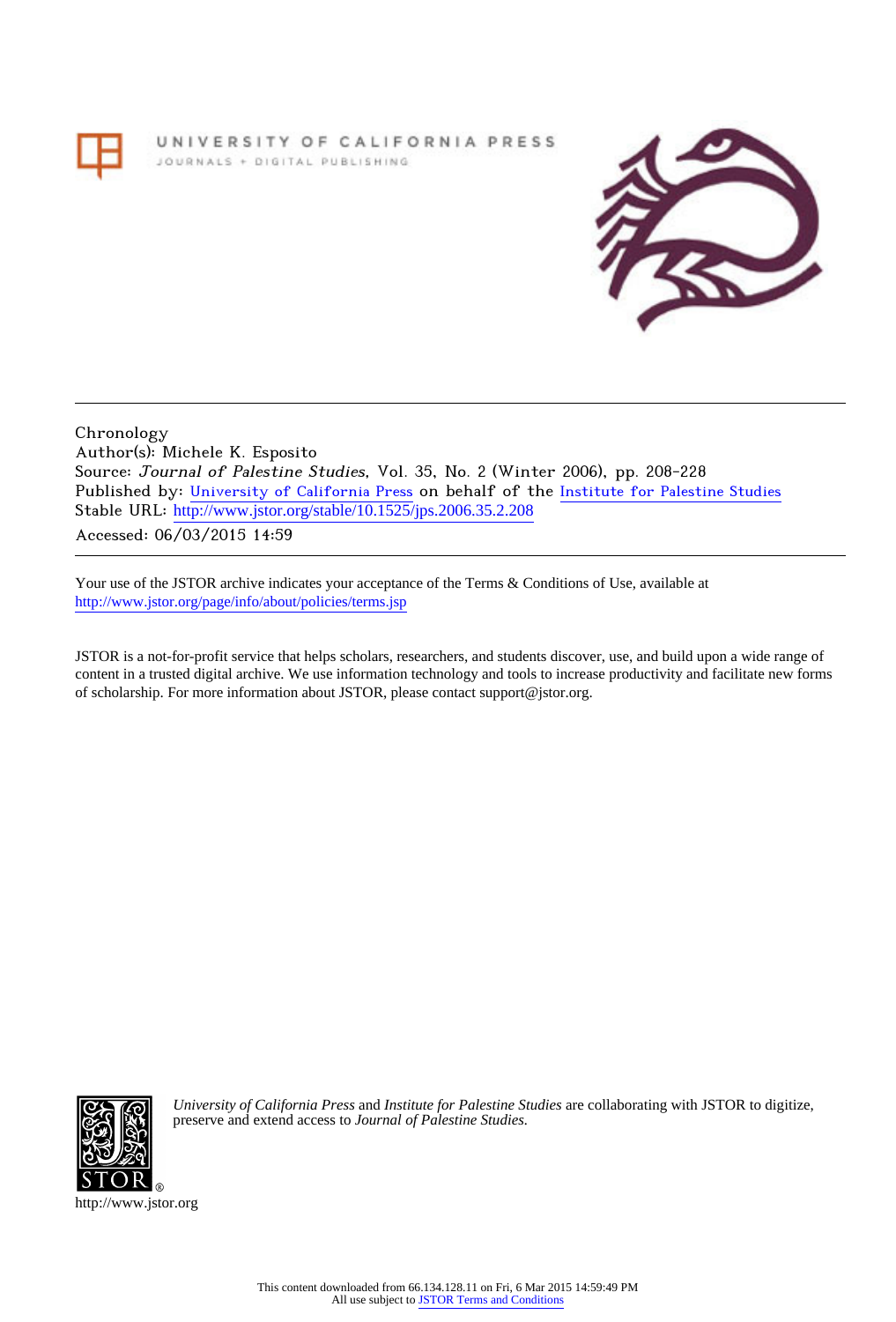16 AUGUST–15 NOVEMBER 2005

COMPILED BY MICHELE K. ESPOSITO

*This section is part eighty-four of a chronology begun in* **JPS** *13, no. 3 (Spring 1984). Chronology dates reflect Eastern Standard Time (EST). For a more comprehensive overview of events related to the al-Aqsa intifada and of regional and international developments related to the peace process, see the Quarterly Update on Conflict and Diplomacy in this issue.*

# **16 AUGUST**

At midnight local time, the grace period runs out for **Jewish settlers in Gaza** to withdraw voluntarily in compliance with **Israeli PM Ariel Sharon's disengagement plan**; at least 50% of the estimated 8,500 settlers have already left, including all settlers fr. Dugit (est. 1990, pop. 70, size 245 dunams  $[d.; 4 d. = 1 arcre].$ ), Nisanit (est. 1980, pop. 1,100, size 1,610 d.), Pe'at Sadeh (est. 1989, pop. 110, size 935 d.), Rafiah Yam (est. 1984, pop. 130, size 574 d.), Shalev (est. 2001, pop. 50). Gaza and the n. West Bank remain closed military zones to Israelis for the duration of disengagement (see 6/30, 8/15). **Israel Defense Forces (IDF)** soldiers prepare to forcibly remove the settlers who remain and the estimated **5,000 disengagement protesters** (mostly West Bank settler youth) who snuck into the Strip. Meanwhile in Gaza, the **IDF** searches Palestinian homes nr. Bayt Lahiya, in Wadi al-Silqa; occupies a Palestinian home in Dayr al-Balah as an observation post. **Jewish settlers** fr. Gaza's Gush Katif bloc, burn animal food storage bins in al-Mawasi. In Khan Yunis, **1,000s of Hamas supporters** rally to celebrate the pending disengagement. In the West Bank, the **IDF** detains, beats a 16-yr.-old Palestinian who throws stones at troops outside Tulkarm; conducts arrest raids, house searches in villages around Hebron and in Qabatya nr. Jenin; demolishes an animal farm outside Hebron for construction of the **separation wall**; occupies 1 Palestinian home nr. Hebron, 1 nr. Tulkarm as observation posts. **Jewish settlers** fr. the West Bank settlement of Homesh (to be evacuated under disengagement) occupy, vandalize 2 Palestinian homes nearby; the IDF removes them. (BBC, IMEMC, XIN 8/16; PR 8/17; PCHR 8/18)

# **17 AUGUST**

Before dawn the **IDF** moves troops into Gaza en masse to begin the forcible evacuation of **Jewish settlers and disengagement protesters** who have not yet left, begins demolishing settler homes in n. Gaza. By the end of the day, evacuations of Bedolah (est. 1986, pop. 220, size 1,456 d., hrs. to evac. 6), Ganei Tal (est. 1979, pop. 350, size 2,050 d., hrs. to evac. 11), Kerem Atzmona (est. 2001, pop. 24, hrs. to evac. 6), Morag (est. 1972, pop. 220, size 1,300 d., hrs. to evac. 7), Tal Katifa (est. 1992, pop. 60, size 183 d., hrs. to evac. 5) are completed; most residents of Gadid leave voluntarily. Settlers in Atzmona agree to evacuate voluntarily by 8/21, those in Netzarim by 8/22. Settlers who have not arranged their evacuation with the government will be housed temporarily in hotels, mobile homes: e.g., more than half of **Morag's settlers** take up temporary residence in the West Bank settlement of Ofra; **Israel's Jerusalem municipality** temporarily houses **1,000 Neve Dekalim settlers** who have left voluntarily in a Jerusalem hotel. Generally there is little strong resistance; the **IDF** optimistically says it hopes that the evacuations could be completed within days instead of wks., as earlier estimated. During the day, some scuffles btwn. soldiers, settlers are reported; in some areas settlers set fire to tires and in garbage bins to prevent soldiers fr. entering settlements; at least 2 settlers set fire to their homes before leaving. In Morag, a **female IDF soldier** is stabbed with a syringe, lightly injured by a **disengagement protester**. (In total, **13 Israeli soldiers and police** are lightly injured during the day.) Gaza settlers and protesters also attack Palestinians: some **200 Kefar Darom settlers** rampage through nearby Palestinian areas, set fire to

*Journal of Palestine Studies* Vol. XXXV, No. 2 (Winter 2006), pp. 208–228, ISSN: 0377-919X, electronic ISSN: 1533-8614.<br>© 2006 by the Institute for Palestine Studies. All rights reserved. Please direct all requests for p to photocopy or reproduce article content through the University of California Press's Rights and Permissions website, at http://www.ucpress.edu/journals/rights.htm.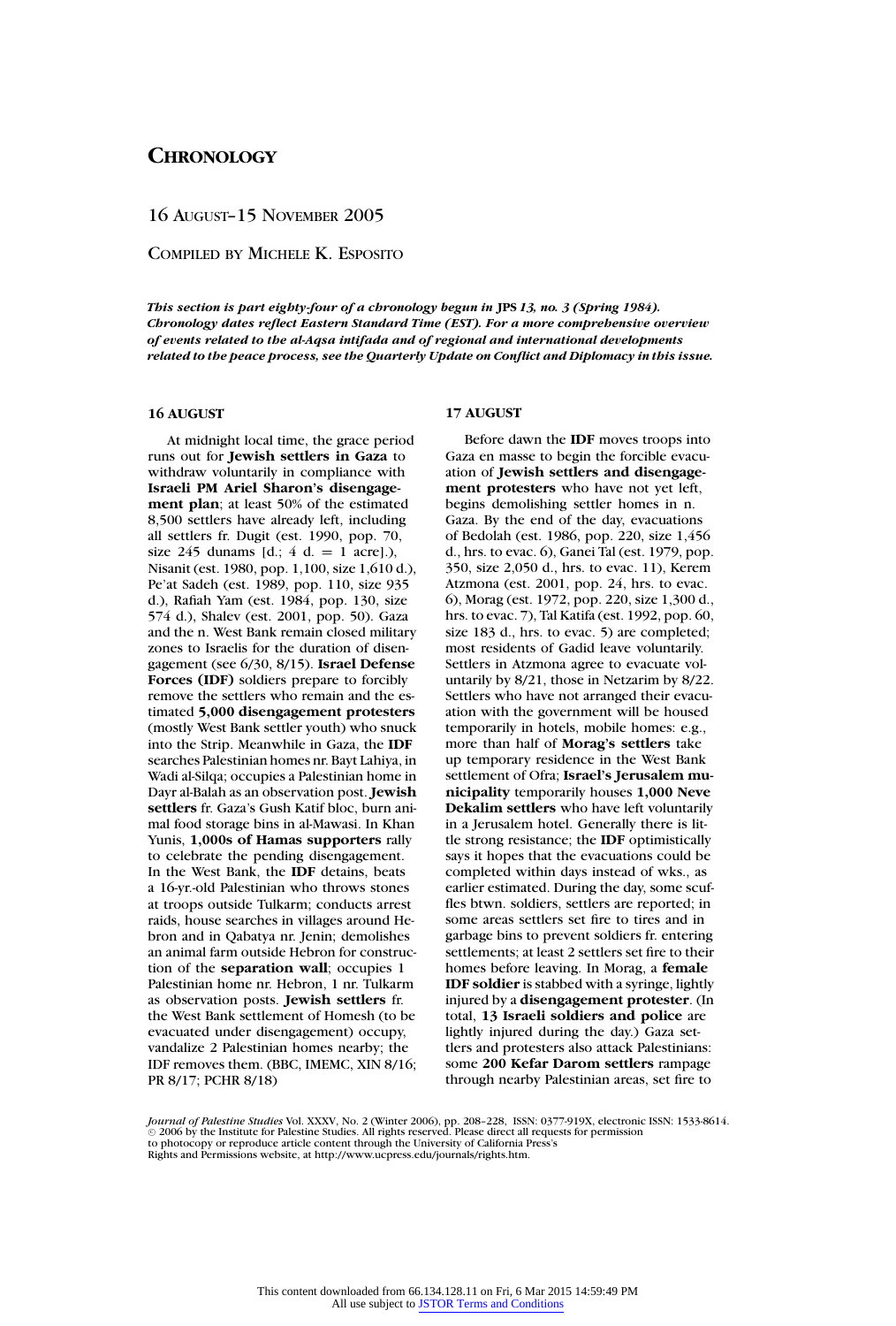a Palestinian house; **20 Neve Dekalim settlers** march through al-Mawasi, spread nails on roads to damage Palestinian cars, try to provoke Palestinian residents (the **IDF** intervenes, removes the settlers); other **Jewish settlers** fire on Palestinian homes, vandalize Palestinian greenhouses in the same area. The **IDF** also demolishes a **Palestinian home**, conducts arrest raids in al-Mawasi. Meanwhile, **Palestinians** in Khan Yunis begin returning to their homes on the edge of town facing the settlements, which they had fled since the start of the intifada in 9/00 because of IDF gunfire. **Islamic Jihad mbrs.** in some 50 boats, carrying banners and weapons, hold a seaborne victory parade off Gaza to celebrate disengagement. Some disengagement protests in Israel turn violent: a **disengagement protester** tosses a grenade at an IDF checkpoint in s. Israel, wounding **5 IDF soldiers**; a **female settler** fr. Keddumim in the West Bank sets fire to herself during a demonstration in Netivot, is seriously injured. In the West Bank, a **Jewish settler** fr. Shvut Rachel steals a gun fr. an Israeli security guard at the industrial area of Shilo settlement, fires on Palestinian workers, killing **4 Palestinians**, wounding 1. **Sharon** denounces the attack as "Jewish terror"; **Palestinian Authority (PA) PM Mahmud Abbas** calls on Palestinian factions to maintain calm, refrain fr. retaliation. At Sanur (to be evacuated under disengagement), **600 Jewish settlers** hold an antidisengagement rally. The **IDF** conducts arrest raids, house searches in and around Hebron and in Nur al-Shams refugee camp (r.c.), Tulkarm. Also in Hebron, 4 bedouin children herding goats are injured when they accidentally trigger an unexploded IDF phosphorus shell; the IDF says it uses the shells only in training. A **9-yr.-old Palestinian** dies of injuries received when she accidentally triggered unexploded IDF ordnance nr. Karmil. (Arutz 7, BBC, HA, IMEMC, NYT, REU, *USA Today*, WP, WT, YA 8/17; Voice of Israel, VOP 8/17 in WNC 8/18; BBC, HA, NYT, PCHR, WP, WT 8/18; MENA 8/18 in WNC 8/19; NYT 8/20; PCHR, PR 8/25; IMEMC 9/22; HA 11/10)

# **18 AUGUST**

In the morning, the **IDF** says that 70% of **Gaza settlers** have been evacuated, most Gaza residents have not resisted the evacuation, most protests and resistance are by **West Bank settler youth** (and some **American Jewish youth**) who have come to Gaza in recent wks. to block the with-

drawal. During the day, the evacuations of Gan Or (est. 1983, pop. 350, size 1,692 d., hrs. to evac. 5), Kefar Darom (est. 1989, pop. 490, size 276 d., hrs. to evac. 12), Kefar Yam (est. 1983, pop. 15, hrs. to evac. 3), Netzer Hazani (est. 1973, pop. 460, size 250 d., hrs. to evac. 5), Neve Dekalim (est. 1983, pop. 2,700, size 1,443 d., hrs. to evac. 35), Shirat Hayam (est. 2001, pop. 40, hrs. to evac. 5) settlements are completed. An increasing number of settlers set fire to their homes and to greenhouses as they leave to prevent them fr. being turned over to Palestinians. For the 1st time, **1 armed resident** in Kefar Yam, **4 armed disengagement protesters** in Shirat Hayam threaten to shoot IDF soldiers if they follow orders to remove settlers, but only if soldiers fire first; the incidents defuse without violence. Some Shirat Hayam residents also throw rocks at Palestinians in Mawasi as they evacuate. In Kefar Darom, 65 resident families agree to leave, but as many as **2,000 outside protesters** refuse, many of them barricading themselves inside and on the roof of a synagogue; for the 1st time during the disengagement, the **IDF** uses water cannons against protesters and **2 IDF soldiers** refuse to obey their orders, are removed by fellow soldiers; 58 Israelis are injured in clearing the synagogue, including at least 3 IDF soldiers, 27 border police (1 seriously when he falls accidentally); protesters throw paint thinner at **IDF Southern Command chief Maj. Gen. Dan Harel**, several soldiers. In Neve Dekalim, some **1,500 disengagement protesters** hole up in 2 synagogues, refusing to leave even after residents have voluntarily evacuated, but are eventually extracted. **Jewish settlers** in s. Gaza spread nails along the coastal road in al-Mawasi to prevent movement of Palestinian vehicles. Meanwhile, **Palestinians** fire a **rocket** at Netzarim (still inhabited), lightly injuring an IDF soldier; 2 **mortars** at Gadid settlement (still inhabited), 3 mortars at Morag (evacuated) causing no damage or injuries. **Palestinian gunmen** fire on **IDF** troops nr. Kefar Darom, lightly injuring 1. The **IDF** conducts arrest raids in al-Mawasi; fires on residential areas of Bayt Lahiya, seriously injuring 1 Palestinian. In the West Bank, **Jewish settlers** fr. Homesh and Sanur attempt to break into a Palestinian home in nearby Asa'sa village; the **IDF** intervenes to stop them. **Jewish settlers** fr. Keddumim throw stones at Palestinian shops, cars nr. Qalqilya. The **IDF** also conducts arrest raids, house searches in Dura, nr. Tulkarm; confiscates 500 d. of agricultural land nr. Eli settlement nr. Nablus. In Israel,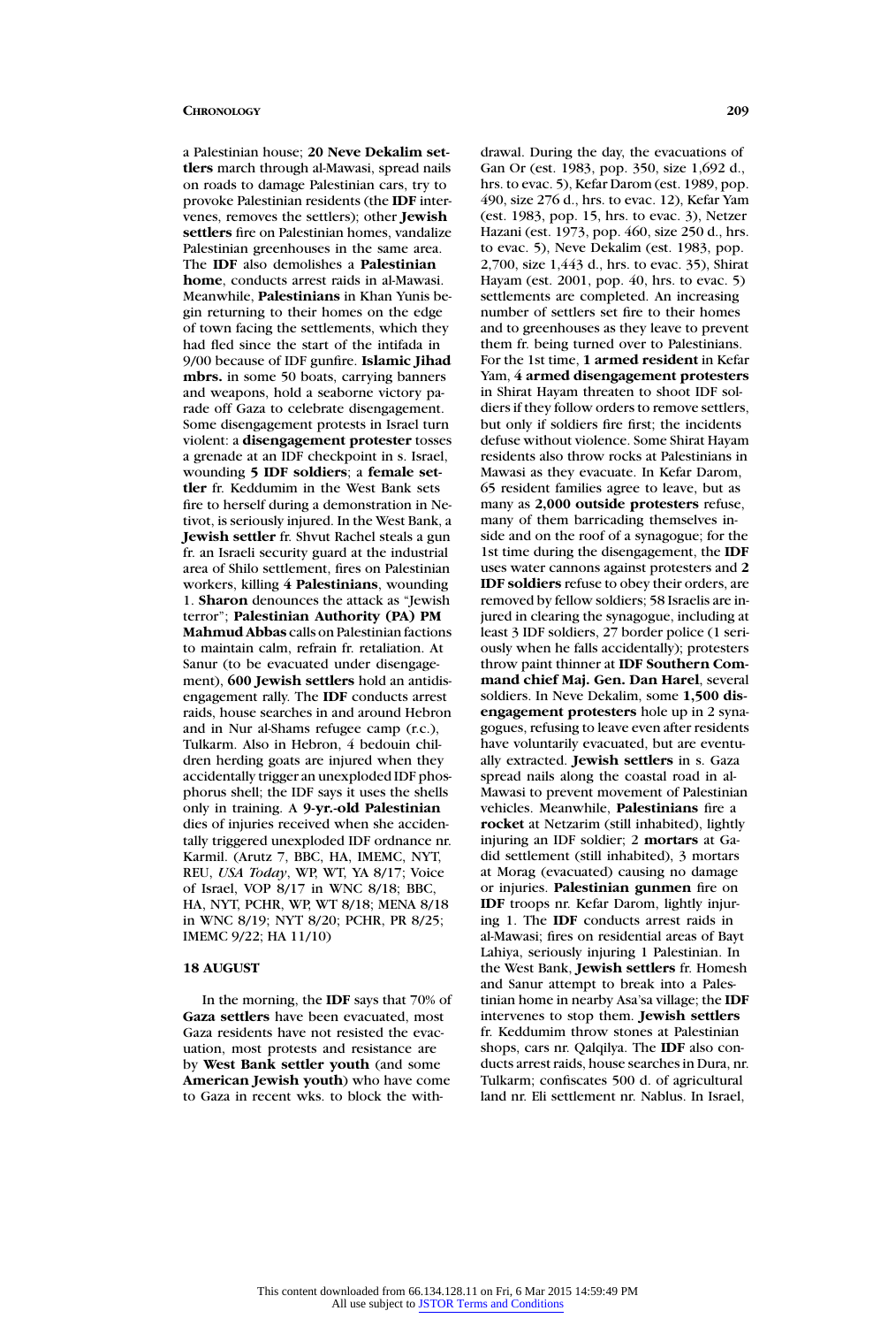**disengagement protesters** block roads nationwide. (AP, BBC, HA, Israeli Radio, ITV 8/18; NYT, WP, WT 8/19; PCHR 8/25)

# **19 AUGUST**

The **IDF** completes the evacuation of Gadid (est. 1982, pop. 350, size 1,600 d., hrs. to evac. 3); halts operations at sundown for the Sabbath, planning to resume on 8/21; starts demolishing homes in Kerem Atzmona; begins digging 8-ft. trench around Gush Katif settlements to prevent Palestinians fr. entering before evacuation is complete. During the day in Gadid, where almost all residents left on 8/17, some **200 disengagement protesters** set fires, erect roadblocks to block troops. **Palestinian gunmen** fire on Gadid, causing no damage or injuries. Also in Gaza, 2 **Hamas** mbrs. are injured when a roadside bomb they are planting explodes prematurely. In the West Bank, **disengagement protesters** set fire to a gas station outside Sanur. **Jewish settlers** take over 2 Palestinian homes nr. Homesh as lookout posts to help nonresident settlers infiltrate the IDF closed military zone to protest the disengagement; the IDF ousts them later in the day. A pig's head, presumably left by disengagement protesters, is found in the Hassan Bek mosque nr. Jaffa. Meanwhile, the **IDF** occupies a 3-story building under construction nr. Kiryat Arba in Hebron, closes 21 stores attached to the building; conducts patrols in Nablus. **Jewish settlers** fr. Ramat Yishai in Hebron, throw stones, bottles at Palestinian homes, injuring an 8-yr.-old Palestinian boy. **Jewish settlers** fr. Sha'ar Hatikva nr. Qalqilya throw stones at nearby Palestinian cars, set fire to agricultural land and several greenhouses. **Unidentified gunman** fire on the car of **West Bank Hamas political leader Shaykh Hasan Yusuf**; Yusuf was not in the car, his bodyguards were but are not hurt. (BBC, HA, IDF Radio, ITV, JP 8/19; NYT, WP, WT 8/20; PCHR, PR 8/25)

# **20 AUGUST**

The **IDF** occupies a Palestinian home in Badala nr. Tulkarm as an observation post, demolishes a store next door; conducts arrest raids, house searches in al-Til nr. Tulkarm; completes a segment of the **separation wall** nr. Qalandia crossing s. of Ramallah. Some **50 armed Jewish settlers** fr. Homesh raid Burqa village, stone Palestinian homes. **Jewish settlers** fr. Beit Hadasah in Hebron attack international peace activists on a solidarity visit to Palestinians, lightly injuring 4. (PCHR, PR 8/25)

# **21 AUGUST**

The **IDF** resumes disengagement in Gaza, completing the evacuation of Aley Sinai (est. 1983, pop. 407, size 488 d., hrs. to evac. 8), Atzmona (est. 1982, pop. 646, size 882 d., hrs. to evac. 8), Katif (est. 1985, pop. 404, size 2,000 d., hrs. to evac. 6) during the day; disengagement protesters who had moved back into Dugit in recent days are also removed. **Atzmona settlers** leave willingly when troops arrive. **Katif settlers** set up burning barricades at the entrance to their settlement but leave willingly after holding a final prayer service. In Aley Sinai, 30 remaining settler families leave willingly, but 200 disengagement protesters resist, forcing soldiers to remove them. The **IDF** also begins dismantling settler homes in Dugit, Nisanit, Pe'at Sadeh. A **Palestinian gunman** shoots, wounds an IDF soldier nr. Neve Dekalim. The **Israeli cabinet** approves (16–4) the next phase of disengagement for withdrawal fr. 4 West Bank settlements; the last residents of 2 of these, Ganim (est. 1983, pop. 172) and Qadim (est. 1983, pop. 169), evacuated voluntarily by 8/15. **Sanur settlers** complete handover of their weapons to the IDF. Outside Sanur, **100s of masked settlers** scuffle with **IDF soldiers**, puncture tires of IDF vehicles; around 50 of them attempt to set fire to several nearby Palestinian homes. A **Jewish settler** fr. Alfe Menashe shoots, wounds a Palestinian outside his home, nr. a bypass road nr. Qalqilya. Meanwhile, the **IDF** conducts arrest raids, house searches nr. Bethlehem, Hebron, Jenin. In Gaza City, at least **200 armed al-Aqsa Martyrs Brigade (AMB) mbrs.** surround the PC headquarters, demanding jobs, accusing PA officials of corruption; they disperse when **PA security forces** intervene. (HA, IMEMC 8/21; IMEMC, NYT, WT, XIN, YA 8/22; PCHR 8/25)

#### **22 AUGUST**

The **IDF completes the evacuation of settlers fr. Gaza**, with residents of the last inhabited settlement, Netzarim (est. 1972, pop. 496, size 1,760 d., hrs. to evac. 7), and 300 disengagement protesters leaving willingly after holding final prayer service, with only minor scuffles with soldiers; **Netzarim residents** say they have applied to the Israeli government to move to the West Bank settlement of Ariel. The **IDF** also raids, searches houses in al-Mawasi. Overnight, **10s**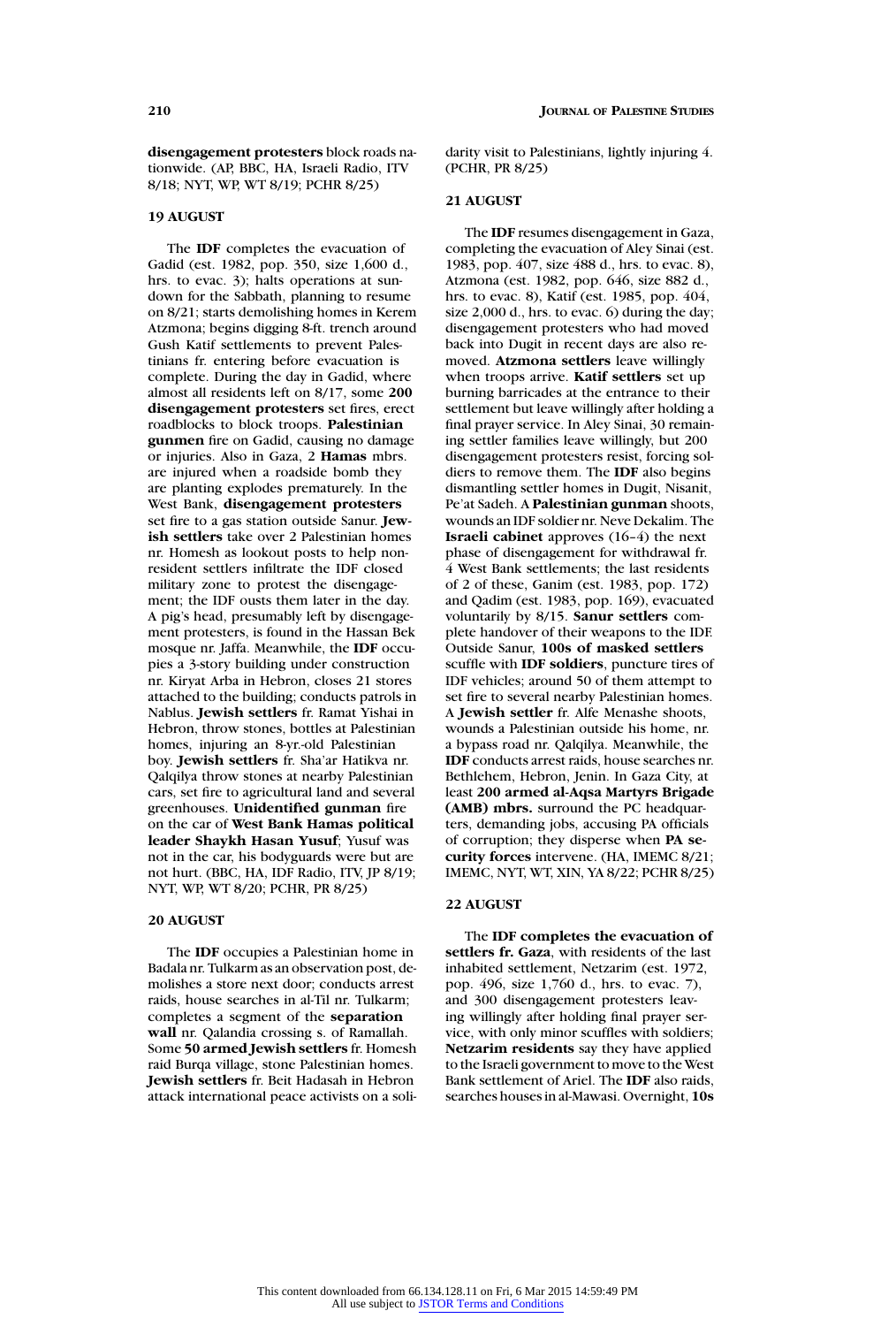**of armed Jewish settlers protesting disengagement** march through at least 8 West Bank Palestinian villages nr. Homesh and Sanur, firing in the air, occupying the rooftops of Palestinian homes, vandalizing property; the **IDF** intervenes to remove them. During the day, the **IDF** conducts arrest raids, house searches nr. Hebron, occupying 2 houses as observation posts; conducts house searches, interrogations nr. Jenin, occupying 2 Palestinian homes as observation posts. **Jewish settlers** fr. Eli stone, lightly injure 2 Palestinians. **Jewish settlers** fr. Einav attack Palestinians, damage Palestinian crops and homes in Ramin village nr. Nablus. A **French sound technician** kidnapped in Gaza on 8/14 turns up at a PA police station in Gaza City; no group claims responsibility, though there are rumors that he was kidnapped by a prominent clan and was released only after Abbas freed 6 family mbrs. fr. jail. (HA, IMEMC, XIN 8/22; HA, NYT, WP, WT 8/23; PCHR, PR 8/25; NYT 8/28)

# **23 AUGUST**

The **IDF completes the settler disengagement in the West Bank** with the evacuation of Homesh (est. 1980, pop. 228, hrs. to evac. 7) and Sanur (est. 1982, pop. 105, hrs. to evac. 8), permitting the **IDF** to withdraw fr. its military positions in the 4 West Bank settlements and in Gaza over the next 2–5 wks. Most residents of the 2 settlements left before disengagement began; those who had remained generally go willingly, but some 2,000 disengagement protesters at the two sites put up mild resistance against some 12,000 soldiers, with **1 female protester** in Homesh stabbing, lightly injuring a female soldier. IDF dismantlement of settler homes is underway in 13 of the 25 evacuated settlements; some protesters manage to infiltrate cleared settlements, but the IDF removes them again. Elsewhere in the West Bank, the **IDF** conducts house searches, interrogations in Hebron (occupying a school as an observation post) and around Jenin; fires on residential areas nr. Jenin; bulldozes several tents, animal pens set up by bedouin in an IDF "training zone" nr. Bethlehem. **Jewish settlers** fr. Keddumim severely beat a Palestinian nr. Qalqilya. (BBC, HA, IMEMC 8/23; NYT, WP, WT 8/24; PCHR, PR 8/25; MEI 9/2)

# **24 AUGUST**

A day after completing disengagement fr. 25 Jewish settlements, **Israel** confirms plans to seize some 1,588 d. of West Bank Pales-

tinian land to complete 10 mi. of **separation wall** around the southern part of Ma'ale Adumim settlement, to add 3,500 housing units there (more than twice the number of units removed under disengagement), to build a police headquarters in the E-1 area btwn. Ma'ale Adumim and Jerusalem. In Gaza, the **IDF** raids, searches, occupies 2 Palestinian homes in Khan Yunis as observation posts; raids, occupies a Palestinian home in Dayr al-Balah. In the West Bank, **IDF undercover units** raid Tulkarm r.c, fatally shooting **'Adil Abu Khalil al-Ghawi (Islamic Jihad)**,**Mahmud Ahadib (AMB)**, and **Majdi Attiya (AMB)**, also killing 2 bystanders and wounding 3; **local Hamas military cmdr. Ribhi Amara**, also possibly a target, escapes unharmed. The **IDF** conducts arrest raids, house searches in and around Hebron, nr. Jenin, and in Nablus, Qalqilya. In East Jerusalem, a **Palestinian** stabs **2 ultra-Orthodox British Jews**, killing 1 before escaping. (HA, JP, REU 8/24; VOP 8/24 in WNC 8/25; BBC, HA, JAZ, PCHR, WP, WT 8/25; MENA 8/25 in WNC 8/26; HA, NYT 8/26; *al-Quds* 8/26 in WNC 8/27; HA 8/30; PR 8/31; PCHR 9/1; MEI 9/2; HA 9/7; DS 10/10)

### **25 AUGUST**

Following the 8/24 IDF assassinations, Gaza **Palestinians** fire rockets at Sederot and the Negev for the 1st time since disengagement was completed, causing no damage or injuries. The **IDF** conducts arrest raids, house searches nr. Nablus, in and around Hebron, and in al-Khadir nr. Bethlehem. **Jewish settlers** rampage through a shopping district of East Jerusalem, vandalizing Palestinian stores, chanting "We don't want Arabs," threatening to expel Palestinians. **Jewish settlers** fr. Ramat Yishai in Hebron stone, vandalize a Palestinian home, tear down a fence outside the home; the **IDF** observes but does not intervene. (IMEMC 8/25; NYT 8/26; PCHR 9/1)

#### **26 AUGUST**

The **IDF** arrests a Palestinian on the Gaza beach in al-Mawasi for no apparent reason; imposes a day-long curfew on 'Azun nr. Qalqilya, searches several homes, arrests 1 Palestinian; conducts arrest raids, house searches in Marda nr. Nablus. A **Jewish settler** who set herself on fire on 8/17 to protest the disengagement dies of her injuries, marking the only fatality of the disengagement process. (WP 8/27; PCHR 9/1)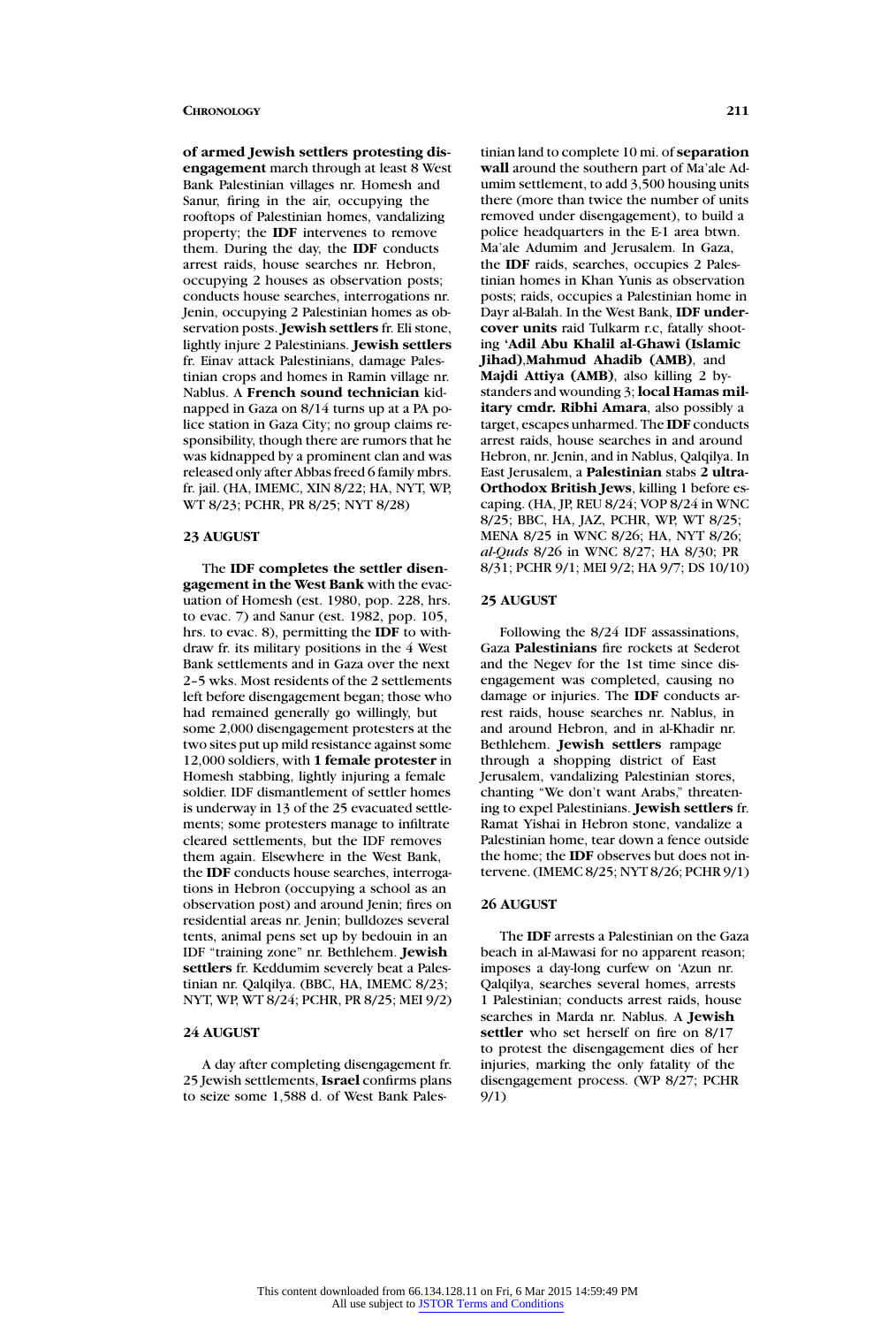# **27 AUGUST**

The **IDF** conducts arrest raids, house searches, interrogations in Hebron, al-Ma'ni in Gaza; occupies a Palestinian home nr. the Kissufim settler bypass road as an observation post. (PCHR 9/1)

#### **28 AUGUST**

Citing retaliation for the 8/24 assassination of an Islamic Jihad mbr., an **Islamic Jihad suicide bomber** detonates a device outside a bus depot in Beersheba, Israel, killing only himself, seriously injuring 2 Israeli security guards, lightly injuring at least 8 other Israelis; **Abbas** quickly denounces the bombing as a "terrorist attack" that undermines Palestinian national interests. The **IDF** conducts arrest raids, house searches nr. Bethlehem, Hebron, Qalqilya. **Jewish settlers** fr. Karnei Shomron (btwn. Nablus and Qalqilya) throw stones at local Palestinians, lightly injuring 1. **Jewish settlers** fr. Ramat Yishai burn Palestinian olive trees, grape vines in Hebron. (IMEMC 8/28; NYT, WP, WT 8/29; IMEMC 8/30; PR 8/31; PCHR 9/1; MEI 9/2)

# **29 AUGUST**

The **IDF** completes demolition of empty settler homes in Ganim, Qadim; informs the **PA** that the 4 evacuated West Bank settlement sites will remain classified as area C (under full Israeli control). The **AMB**, **Islamic Jihad** claim joint responsibility for the 8/28 suicide bombing. A **Palestinian gunman** fatally shoots an **IDF soldier** nr. the evacuated Morag settlement. The **IDF** imposes a day-long curfew on, patrols in Fasayil nr. Jericho; conducts house searches in villages around Jenin, nr. Tulkarm. (JAZ 8/29; PR 8/31; PCHR 9/1)

An **Israeli interministerial comm.** decides that the **Israeli Palestinian victims** of the 8/4/05 suicide attack by an AWOL **IDF soldier** in Shafa 'Amr will receive a lumpsum compensation payment fr. the state but will not be recognized as "terror victims," who receive a lifetime monthly government stipend. Israeli law only recognizes as "terror victims" those who were killed by "enemy forces." (HA 8/30; *Guardian* 9/1; HA, MEI 9/2; NYT 10/24)

#### **30 AUGUST**

The **IDF** conducts arrest raids, house searches in camps and villages around

Bethlehem and Tulkarm, nr. Ramallah, in East Jerusalem; demolishes 2 rooms of a Palestinian home nr. Qalqilya for lack of permits. **Jewish settlers** fr. Ramat Yishai burn Palestinian olive trees, almond trees, grape vines in Hebron, also damaging storage buildings. **Jewish settlers** fr. Tene Oranim in the s. West Bank report that 80% of residents have signed a letter to **Sharon** offering to leave their settlement in exchange for the same compensation received by settlers evacuated under the disengagement plan. Armed **AMB mbrs.** march in Ramallah, demanding that the PA enforce the rule of law. (IMEMC 8/30; PR 8/31; PCHR 9/1)

#### **31 AUGUST**

The **IDF** conducts arrest raids, house searches nr. Hebron and in 'Aida r.c., al-'Aza r.c., Tulkarm. **Jewish settlers** fr. Kiryat Arba surround, heckle, scuffle with a group of European diplomats, Israeli activists making a solidarity visit to Hebron. (YA 8/31; PCHR 9/8)

A day after formally announcing that he will challenge **Sharon** for Likud party leadership in advance of Israeli elections, which must be held by 11/06, **fmr. PM Benjamin Netanyahu** goes to Ma'ale Adumim, where he vows that as PM, he would press for a rapid increase in construction of West Bank settlements, particularly around Jerusalem, including building 5,000 units in Ma'ale Adumim immediately. (NYT, WP, WT 8/31; NYT, WT 9/1; NYT 9/3)

The **Jewish Agency**, **Israeli DMin.** unveil a program to recruit **100s of young IDF soldiers** who have just completed their mandatory service to travel abroad as "emissaries to Jewish communities in the Diaspora" to persuade Jewish youth abroad to come to Israel for a semester or yr. of academic study. The newly discharged soldiers would receive travel expenses and a stipend to travel for 6–12 mos. The project is estimated to cost \$200 m./yr., with \$50 m. paid by the Jewish Agency, \$50 m. by the government, and the rest by donations to the agency, most of which come from North American Jews, who donate around \$150 m./yr. to the Jewish Agency. (HA 8/31)

# **1 SEPTEMBER**

The **IDF** shoots, wounds 2 Palestinians nr. the evacuated Gush Katif settlement bloc;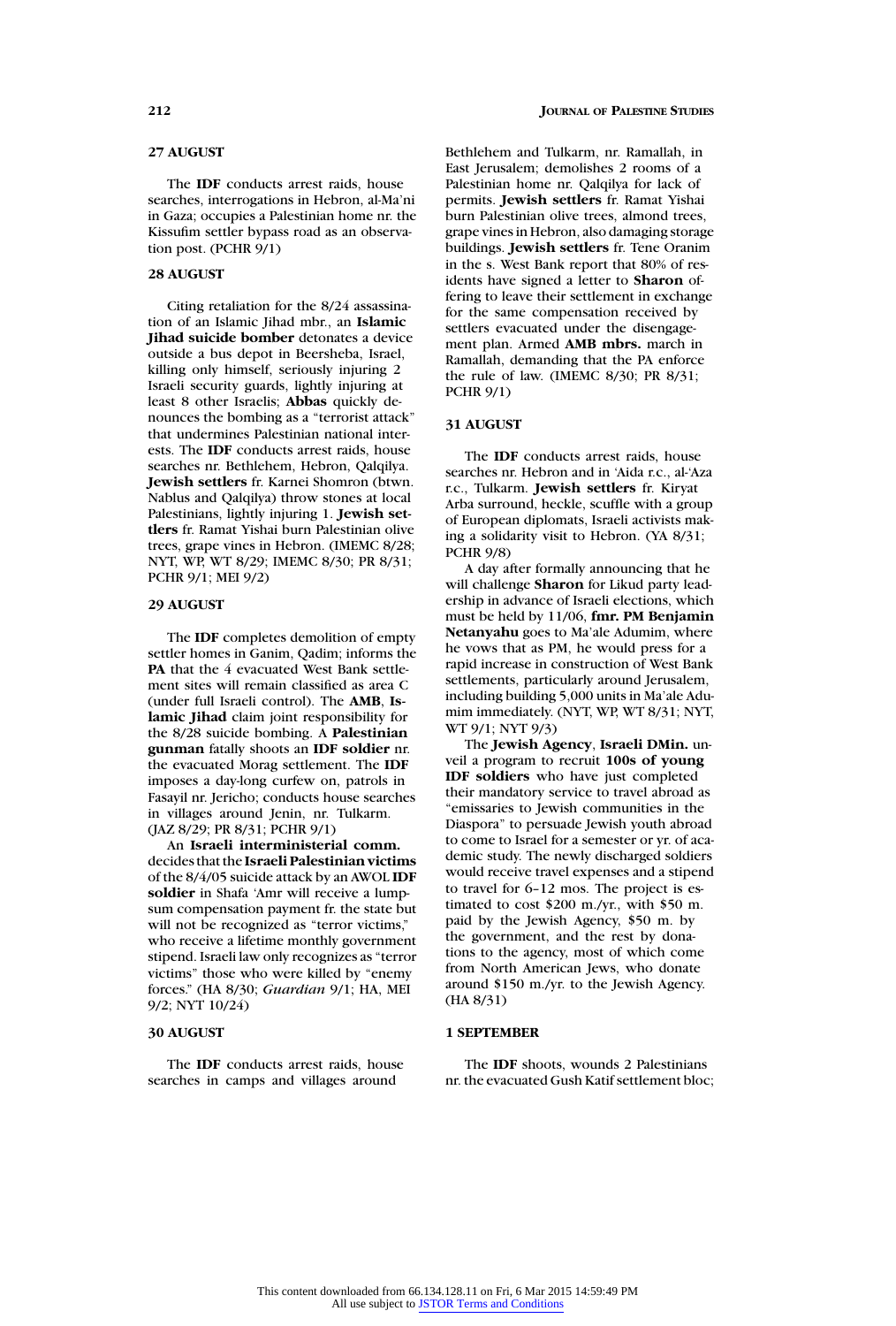conducts arrest raids, house searches in and nr. Hebron. **Israel** deports **2 Palestinian prisoners** who hold Jordanian passports to **Jordan** (see Quarterly Update in *JPS* 137). Inside Israel, some **70 ultra-Orthodox Jews** attack, severely beat a Druze man harvesting his vineyard in Bayt Jan in the upper Galilee; **100s of Druze** come to the scene and clash with the Jews, leaving 4 injured; **Israeli police** intervene, separate the groups. (IMEMC 9/1; HA 9/2; PCHR 9/8)

#### **2 SEPTEMBER**

The **IDF** raids, searches a house in Balata r.c. Some **50 Jewish settlers** fr. Kiryat Arba seize a strip of Palestinian land in Hebron's Wad al-Nasara neighborhood, set up tents; the **IDF** observes but does not intervene. (PCHR 9/8)

### **3 SEPTEMBER**

The **IDF** patrols in, fires on residential areas of Askar r.c. overnight. (PCHR 9/8)

### **4 SEPTEMBER**

The **IDF** fires percussion grenades at Palestinian homes nr. Tulkarm. **Jewish settlers** fr. Ma'on in Hebron knock down tents, kill 6 sheep, injure 10, vandalize Palestinian farms nearby; the **IDF** observes but does not intervene. In Khan Yunis, **10s of unemployed Palestinians** demonstrate outside a municipal building demanding jobs and better living conditions, scuffle with PA riot police. As part of a plea agmt., **PC mbr. Hussam Khadir (Ind.-Nablus)**, arrested by Israel on 3/17/03, pleads guilty in **Israeli court** to helping finance **AMB** attacks on Israelis. Some **200 PA police** block the Gaza coastal road, fire in the air in a protest demanding higher wages. (REU 9/4; AP, IMEMC, NYT, WT 9/5; PCHR 9/8)

### **5 SEPTEMBER**

**Israel** approves construction of 117 new housing units in Ariel settlement in contravention of the road map. The **IDF** patrols in, fires on residential areas of Tulkarm r.c.; fires on stone-throwing Palestinians youths at a flying checkpoint outside Jenin, wounding 1, arresting 1; conducts arrest raids, house searches in and around Hebron and in villages around Nablus, Tulkarm. An explosion destroys the Gaza City home of a Hamas mbr., killing **4 Palestinians**, wounding more than 12; neighbors say the blast

2d day, **10s of unemployed Palestinians** demonstrate outside a Khan Yunis municipal building demanding jobs and better living conditions, scuffling with and pelting PA riot police with stones, leaving 7 officers, 3 demonstrators injured. (AP 9/5; NYT, REU 9/6; WP 9/7; PCHR 9/8)

**10s of PA security forces** deploy in Taybeh after 100s of armed men tied to 1 Muslim family fr. Dayr Jarir burn 13 homes of an extended Christian family there. The disputes stemmed fr. an affair btwn. a Muslim woman and a Christian man and the honor killing of the woman involved. **Christians in Taybeh**, however, fear an undercurrent of anti-Christian sentiment is to blame and could result in wider clashes. (AP 9/5; BBC 9/14)

# **6 SEPTEMBER**

**Israeli DM Shaul Mofaz** orders IDF cmdrs. to carry out stringent roadblock checks, demanding that troops "show no pity for anyone, even if it causes traffic hold ups and anger." In Gaza, the **IDF** fires on a group of at least 60 stone-throwing Palestinians that attempts to enter the vacated Neve Dekalim site, killing **1 Palestinian**, wounding 3. **Palestinians** in Gaza fire 2 **rockets** at the Negev, causing no damage or injuries. In the West Bank, the **IDF** patrols in Tubas nr. Jenin; imposes a brief curfew on, raids and searches homes in Kafr Qaddum nr. Qalqilya; conducts arrest raids, house searches nr. Hebron; bulldozes 3 d. of Palestinian land at the entrance of Bayt Wazzan nr. Nablus for construction of an IDF checkpoint. (HA, YA 9/6; WP 9/7; NYT, PCHR, WT 9/8)

### **7 SEPTEMBER**

In Gaza, the **PA security forces** enlist **AMB** mbrs. to set up checkpoints around some evacuated Jewish settlements to prevent Palestinians fr. looting. The **IDF** conducts arrest raids, house searches in Dahaysha r.c., Hebron (occupying the top floors of 2 houses as observation posts); patrols in, fires on residential areas of Bayt Dajan nr. Nablus. As many as 100 **Palestinian Resistance Comms. (PRCs) gunmen** storm the Gaza City home of **senior Fatah Revolutionary Council mbr. and**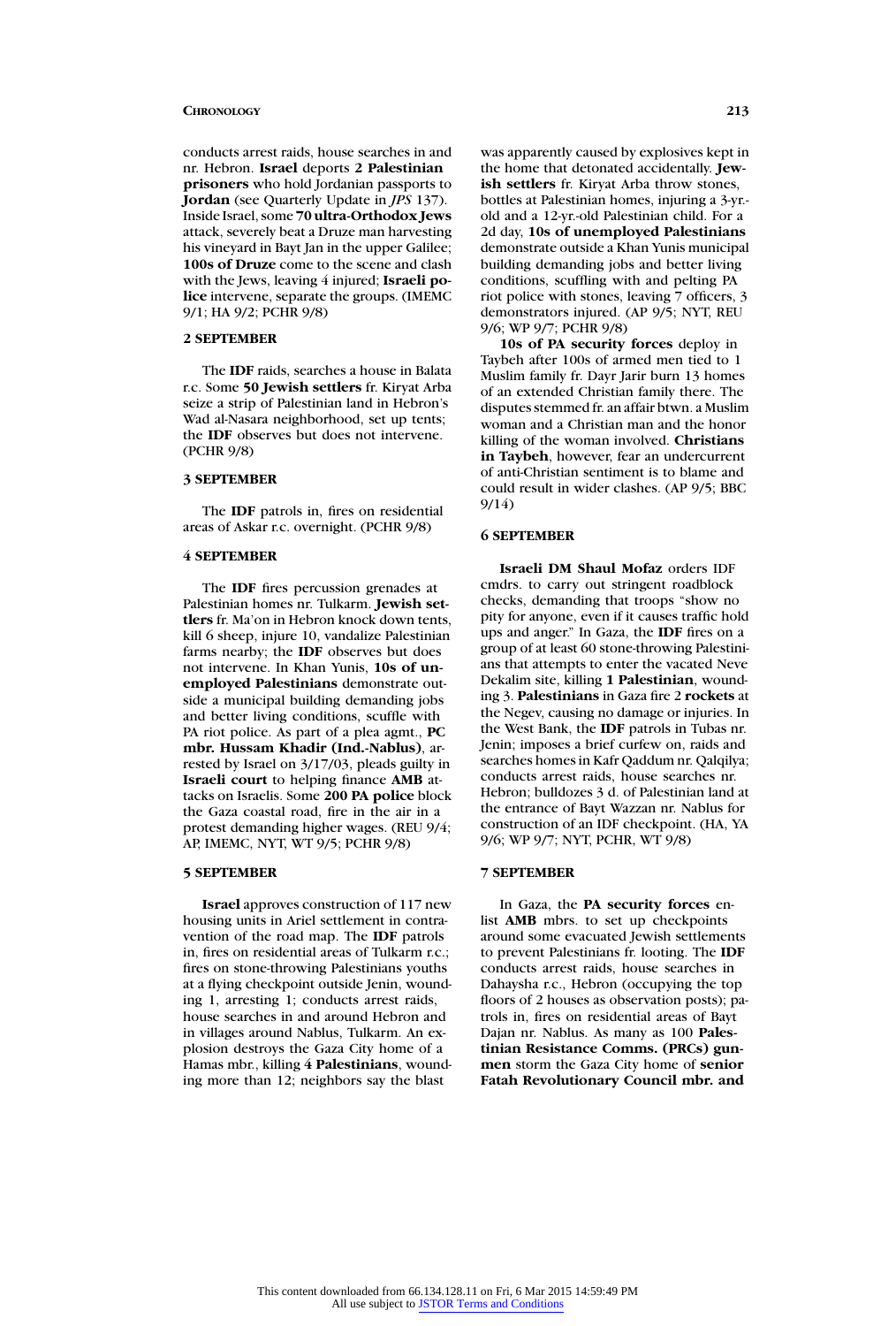**fmr. Gaza public security chief Musa Arafat**, kill him, wound 4 bodyguards, kidnap his son Manhal and 3 bodyguards, releasing the bodyguards soon after; Abbas retired Arafat, a powerful and corrupt Gaza figure, fr. his post in 4/05 as part of the security reform process, keeping him on as a security adviser. **Abbas** convenes his national security council, cancels plans to go to New York for the opening of the UN General Assembly session. (AFP, BBC, JAZ, WP, XIN 9/7; CSM, DS, HA, NYT, PCHR, UPI, WP, WT 9/8; AP, CSM 9/9; NYT 9/10; PCHR 9/15)

# **8 SEPTEMBER**

As the IDF completes the demolition of settler and IDF structures in Gaza, Israeli DM **Mofaz** announces that he, as a religious person, cannot order the demolition of synagogues in the Gaza settlements as Israel agreed with the PA (see Quarterly Update). In Gaza, the **IDF** fatally shoots 1 **Palestinian**, wounds a 2d who cut through a perimeter fence of an evacuated settlement; blows up an underground military installation in the evacuated Ganei Tal settlement; dismantles a settler-only bridge linking 2 roads nr. the evacuated Gush Katif bloc; bulldozes land nr. Abasan and al-Qarara for construction of 2 roads, firing on nearby residential areas to keep Palestinians away; also fires on residential areas of Rafah. In the West Bank, the **IDF** conducts arrest raids, house searches, interrogations in Hebron. The **PA** negotiates the release of **Manhal Arafat** (kidnapped by the PRCs on 9/7). Meanwhile, the **PRCs' Salah al-Din Brigades** issues a statement denying responsibility for the Musa Arafat assassination. (HA, IMEMC, Kuwait News Agency [KUNA] 9/8; NYT, WP 9/9; NYT 9/10; HA 9/13, 9/14; HA, PCHR 9/15)

#### **9 SEPTEMBER**

The **IDF** blows up its last posts and observation towers in Gaza, completes removal of its equipment in preparation for a handover to the PA; the only settler or IDF structures left standing are the IDF division headquarters nr. Neve Dekalim, which will be turned over to the PA, and the synagogues (see 9/8). In Gaza, the **IDF** shoots, wounds a mentally handicapped Palestinian who strays close to a checkpoint outside Khan Yunis. In the West Bank, the **IDF** conducts arrest raids, house searches in Aqaba nr. Jenin; patrols in, fires on residential areas of Qabatya. In Gaza City, **1,000s of Palestinians** attend

**Musa Arafat**'s funeral; **Abbas** was expected to address the ceremony but does not attend because of the high number of gunmen present. The **PRCs** issue a further statement on the assassination, restating that the PRCs as an organization are not responsible but that some PRC mbrs. as individuals carried out the plot, which the PRCs claim was orchestrated by **PA Civil Affairs M Muhammad Dahlan**. (HA 9/9; NYT, WP, WT 9/10; PCHR 9/15)

#### **10 SEPTEMBER**

Some **200 Egyptian border police** begin deploying along the Rafah border to prevent smuggling and illegal crossings after the IDF completes its Gaza withdrawal; all 750 will be deployed within 4 days. **IDF** moves into Bayt Furik nr. Nablus, fires on residential areas, then fires on stone-throwing Palestinians who confront the troops, wounding 1; conducts house searches nr. Hebron, Jenin. Some **200 armed AMB mbrs.** take over 2 PA buildings in central Gaza demanding jobs. **Masked Palestinian gunmen** kidnap an **Italian journalist** in Dayr al-Balah, release him unharmed several hrs. later without explanation. (HA, JAZ 9/10; HA, NYT, WP, WT 9/11; PCHR 9/15)

#### **11 SEPTEMBER**

The **Israeli cabinet** votes (14–2) to complete disengagement without demolishing 19 Gaza synagogues and to declare officially the end of military rule in Gaza. In the evening, the **IDF** holds a flag-lowering ceremony in Gaza, begins pullout of its 6 remaining battalions (5,000–6,000 troops), which should be completed by dawn on 9/12. In the afternoon, the **IDF** fires on Palestinians gathering nr. Khan Yunis to watch the final pullout, wounding 5. A **Jewish settler** fr. Kiryat Arba injures a 24-yr.-old Palestinian woman, a 10-yr.-old Palestinian girl in a hitand-run in Hebron. (BBC 9/11; NYT, WP, WT 9/12; PCHR 9/15)

### **12 SEPTEMBER**

Just past dawn, the **IDF pulls its last troops out of Gaza**, issues a declaration ending military rule in the Strip. **Palestinians** storm past **PA security forces** to enter the evacuated settlements, scavenging some synagogues and demolished homes for anything that could be sold or used, setting 4 synagogues on fire; the **PA security**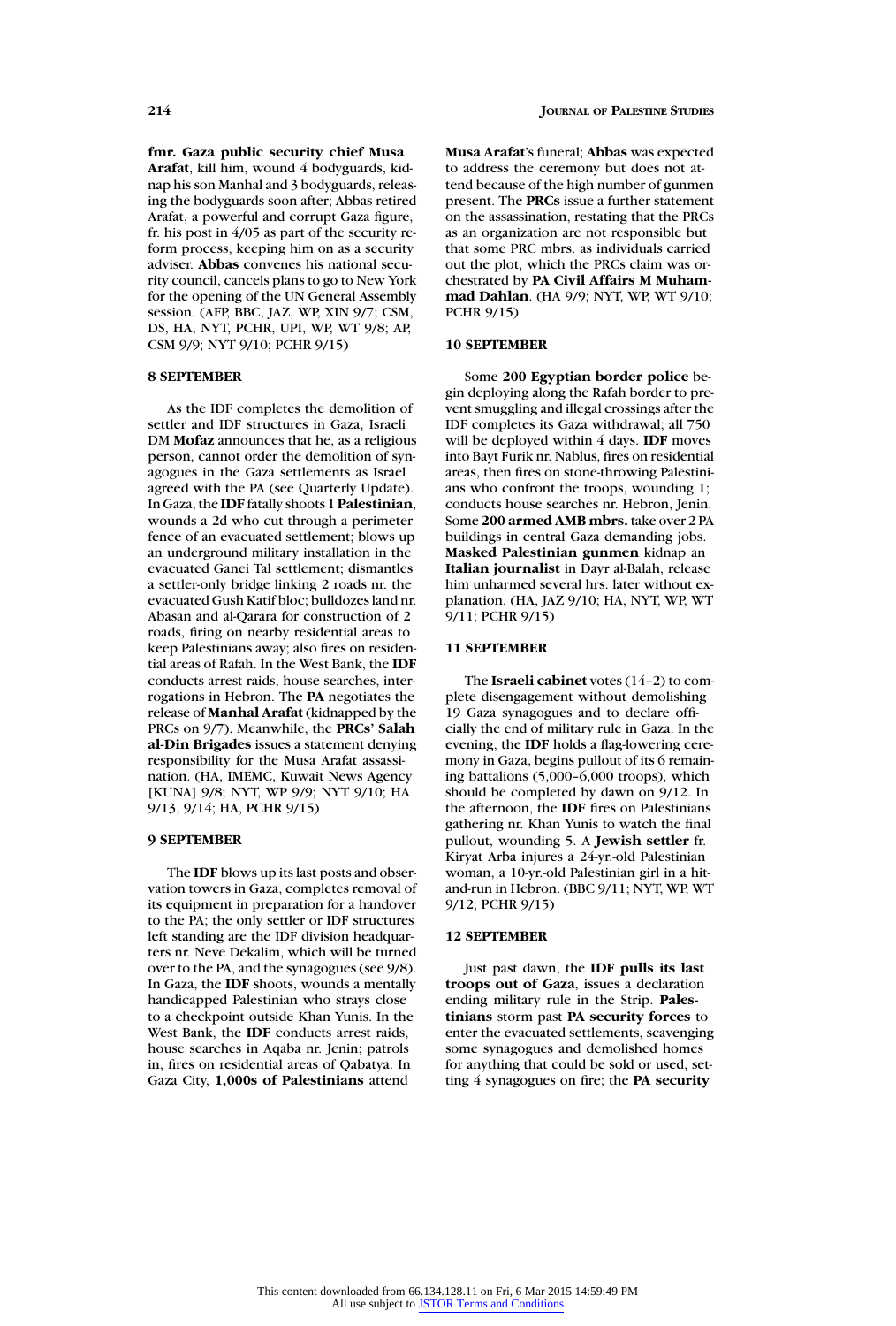**forces** bulldoze several synagogues, bar Palestinians fr. ransacking greenhouses (purchased by U.S. philanthropists and given to the PA as economically viable operations to aid the Palestinian economy), but leave a large factory in Kefar Darom unguarded, allowing it to be stripped of equipment. Palestinians also remove IDF roadblocks across Gaza, flock to beaches to swim for the 1st time since the start of the intifada. The **AMB**, **Hamas**, **Islamic Jihad**, **Fatah** hold marches and celebrations, with factional flags more numerous than Palestinian flags. **Egyptian border guards** along the Rafah border fatally shoot a **Palestinian** while attempting to control crowds who flock to the crossing; 100s of Palestinians break through the border fence and enter Egypt. The **IDF** fires on Palestinian youths who approach the border fence in Bayt Lahiya, seriously wounding a 13-yr.-old. In the West Bank, the **IDF** imposes an overnight curfew on al-Til, conducting house searches and ID checks, withdrawing late morning; conducts arrest raids, house searches nr. Hebron, Qalqilya, Tulkarm; occupies the top floor of a Palestinian home nr. Hebron as an observation post. (AP, JAZ, NYT, REU 9/12; CSM, HA, JT, JTA, NYT, WP, WT 9/13; IMEMC, *Independent* 9/14; BBC, PCHR 9/15)

#### **13 SEPTEMBER**

A day after the IDF completes withdrawal fr. Gaza, **Sharon**, DM **Mofaz** separately vow that **Israel** will "make every effort to direct resources to the development" of West Bank settlement blocs. Meanwhile, **Palestinians** continue looting fmr. Gaza settlement sites for a 2d day, overwhelming **PA security forces** to strip some greenhouses. **Egypt**, daunted by the number of Palestinians seeking to cross the Rafah checkpoint, declares the border open for several days as a good-will gesture, allowing 1,000s on either side of the border to cross; many Palestinians rush to buy Egyptian goods (including food, medicine, sheep for the upcoming Ramadan holidays) that are dramatically cheaper than those in Gaza, and visit family and friends they have not seen in yrs. before the border is resealed. **Israel** criticizes the lax **Egyptian**, **PA** security; Egypt, the PA blame Israel for failing adequately to coordinate disengagement. **Egyptian border guards** patrolling the border find a smugglers tunnel containing 38 fire arms, 3 rocket propelled grenades (RPGs); the **PA security forces** seize the weapons. **Palestinian**

**militant groups** hold larger rallies than on 9/12 (including **10,000s of Palestinians** at a Hamas rally in Gaza City), celebrating the disengagement as a victory of the resistance; at Islamic Jihad rallies, mbrs. display their arms, but at Hamas rallies, mbrs. do not; **Abbas** warns that he will no longer tolerate the "chaos of weapons." In the West Bank, the **IDF** occupies the top floor of a 4-story residential building nr. Hebron as an observation post, fires on stone-throwing youths who challenge the troops, killing **1 Palestinian**, wounding 4; demolishes a **Palestinian home** in 'Issawiyya, East Jerusalem, nr. French Hill settlement. (HA, NYT, YA 9/13; AFP, IMEMC, *Independent*, NYT 9/14; PCHR 9/15)

# **14 SEPTEMBER**

**1,000s of Palestinians** continue to cross the Rafah border, while **Egyptian border guards** attempt to assert some control; **PA security forces** do not attempt to block movement; **Hamas** mbrs. blow an opening in the concrete wall on the Palestinian side to facilitate passage. **Hamas mbrs.** disrupt a disengagement celebration at an abandoned settlement site nr. Khan Yunis, attack a Palestinian rap group in protest over their "Western" music. **Abbas** cancels plans to attend another national unity celebration at Neve Dekalim out of concern about gunmen. Meanwhile, the **IDF** raids an Internet café in East Jerusalem, confiscating computers and disks, searches staff and customers; conducts arrest raids, house searches in Hebron; imposes a curfew on Zabbuba nr. Jenin. **Jewish settlers** in Hebron attack Palestinian homes, vehicles in and around the city. (JAZ 9/14; BBC, HA, IMEMC, PCHR, WT 9/15; PCHR 9/22)

#### **15 SEPTEMBER**

The **IDF** deploys troops on roads btwn. Nur al-Shams r.c. and Tulkarm, fires on residential areas; during the operation, an IDF jeep hits a Palestinian car, killing **1 Palestinian**, injuring 1. The **IDF** also conducts house searches, patrols streets in Kafr Qaddum; sets up numerous checkpoints, conducts arrest raids in and around Hebron. **Hamas mbrs.** blast more openings in the Gaza border wall to facilitate crossing into Egypt, overwhelming the 750 Egyptian border guards. **Palestinians** across the West Bank demonstrate in front of **UN** offices,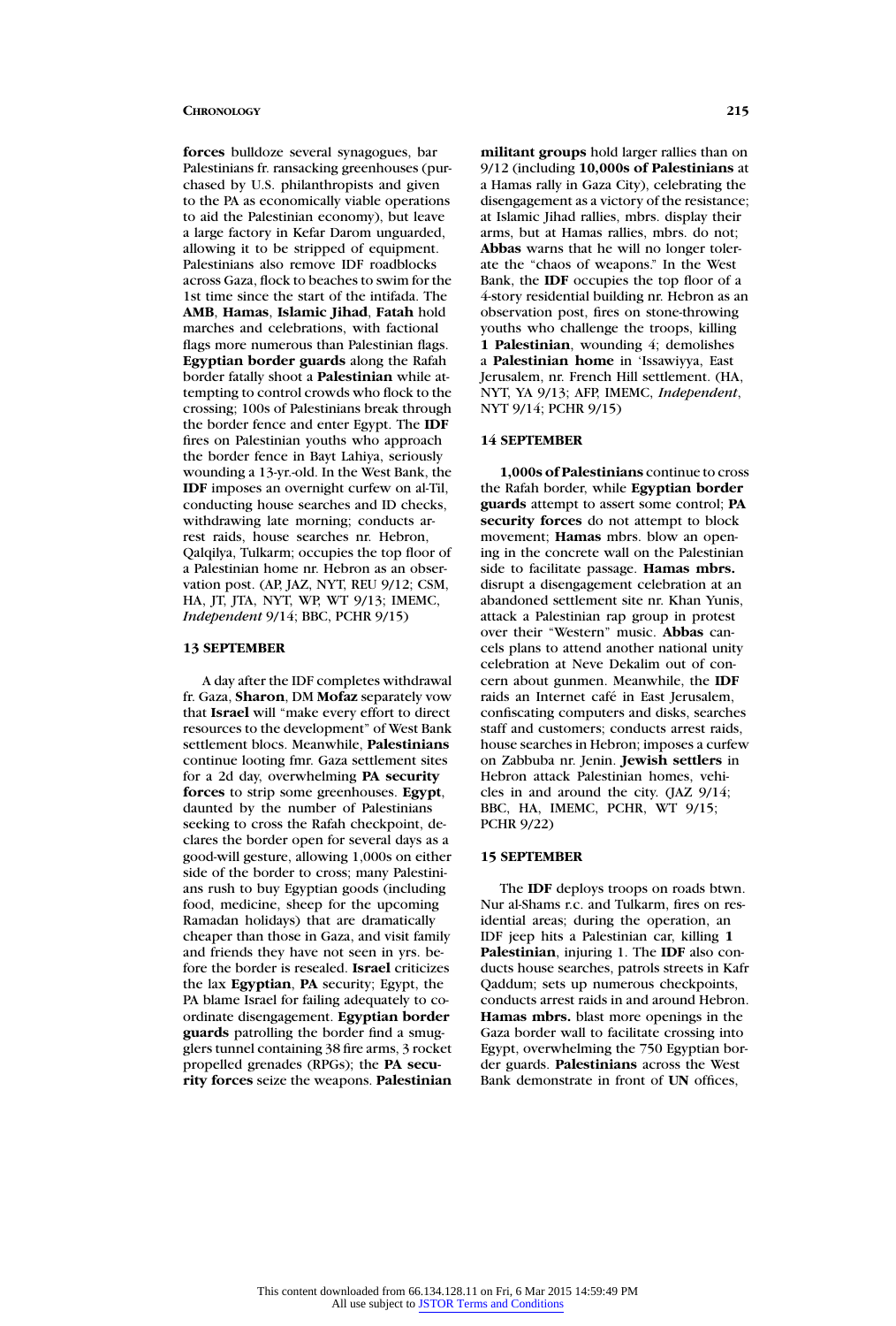calling on the UN to intervene to halt **Israel**'s construction of the **separation wall**. (IMEMC, WP 9/16; PCHR 9/22)

# **16 SEPTEMBER**

The **PA** begins deploying 100s of security forces along the Gaza border. At the abandoned site of Neve Dekalim, **1,000s of masked, heavily armed Hamas gunmen** hold a victory parade celebrating disengagement. The **IDF** beats, fractures the hand of a **Palestinian cameraman** working for a European news agency covering nonviolent demonstrations against the **separation wall** in Bil'in; imposes a curfew on, searches houses in Zabbuba nr. Jenin; conducts arrest raids, house searches in al-'Aza r.c., Kafr Qaddum, Sa'ir nr. Hebron. (IMEMC 9/16; WP, WT 9/17; PCHR 9/22)

#### **17 SEPTEMBER**

**750 Egyptian border guards**, some **2,500 PA security forces** shut the Rafah crossing, patch breeches in the border walls, ending 5 days of cross-border celebrations; 8 Palestinians, including 3 PA policemen are injured when PA forces open fire to enforce the closure; **Israel** demands the border be sealed for at least 6 mos.; meanwhile, all people, goods to or fr. Egypt will pass through an Israeli-monitored crossing at Kerem Shalom, where Gaza, Egypt, Israel meet. Meanwhile, the **IDF** occupies 2 Palestinian homes in Hebron as military posts; conducts arrest raids, house searches in and around Hebron, Ramallah. Some **50 Jewish settlers** fr. Efrat burn Palestinian grape vines, poison a cow nr. Bethlehem. (AFP, IMEMC 9/17; NYT, WP, WT 9/18; AP 9/19; PCHR 9/22)

# **18 SEPTEMBER**

The **IDF** bulldozes Palestinian land n. of Bayt Hanun, some 200 m. inside Gaza, as part of a plan (drafted before disengagement) to create a buffer zone controlled by the IDF along the n. Gaza border. In the West Bank, the **IDF** patrols in, fires on residential areas of Nablus; imposes a curfew on Budrus nr. Ramallah, patrolling streets, searching homes. **Jewish settlers** fr. Ramat Yishai throw stones, bottles, rotten vegetables at Palestinian homes in Hebron. In Gaza City, **10,000 Hamas supporters** attend a military-style victory parade celebrating disengagement, displaying RPGs, rockets, assault rifles. Also in Gaza City, **PA security** **forces** and **Hamas mbr.** intervene to stop the kidnapping of **1 American, 1 Palestinian journalist** by unknown militants. (JP, REU 9/18; AP, XIN 9/19; PCHR 9/22; HA 9/25)

A 5-day summit on Israeli-Palestinian issues opens in Israel attended by **17 mainline Protestant and Jewish officials**. The summit, organized by American Jewish groups, is aimed at convincing Americans to halt steps toward divestment following a move a yr. ago by the **Presbyterian Church (U.S.A.)** to consider divesting church funds fr. 6 corporations undertaking activities that support the Israeli occupation. The **World Council of Churches** issued similar recommendations to its mbrs. in 2/05, followed by the **United Church of Christ** in 7/05, raising serious concerns in Israel and among U.S. Jewish groups. Evangelical Christian groups were not invited to these mtgs., as they are already considered solidly supportive of Israel. (WT 9/17)

# **19 SEPTEMBER**

The **IDF** conducts arrest raids, house searches in and around Hebron, in villages around Qalqilya. The **IDF** bulldozes a 450 m strip of Palestinian land in Hebron for construction of a settlers-only bypass road linking Kiryat Arba to an IDF post. In Gaza City, **Hamas** holds what it claims is its largest ever armed demonstration to celebrate disengagement. (HA 9/20; PCHR 9/22)

#### **20 SEPTEMBER**

The **IDF completes disengagement implementation**, withdrawing its last troops fr. 4 West Bank settlements. **IDF undercover units** raid an auto repair shop in Bethlehem, detain 3 Palestinians, release 2 within several hrs. The **IDF** raids, searches, occupies the top floor of 2 Palestinian homes in Hebron as observation posts; later conducts arrest raids, house searches in and around Hebron and in nearby al-Arub r.c.; raids the campaign offices of **2 Palestinian municipal elections candidates** in al-Khadir, ordering them to remove Palestinian flags and some campaign materials. (NYT 9/22; PCHR 9/22)

# **21 SEPTEMBER**

**Israel's Interior M Ophir Pines-Paz** signs an order declaring Gaza foreign territory and the 4 Israeli checkpoints leading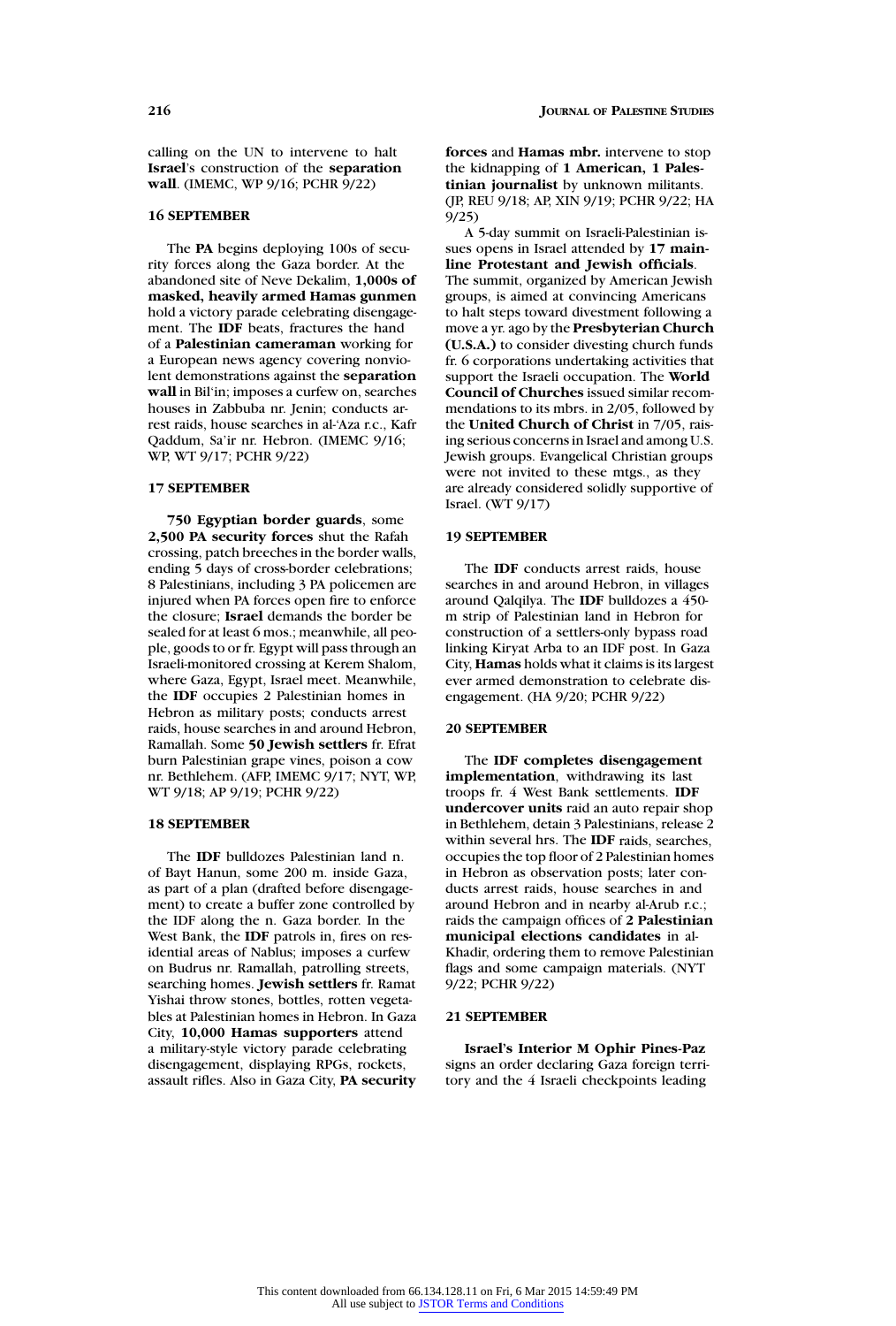into the Strip international crossings; Israelis and foreign nationals will henceforth have to use passports to cross. The **IDF** conducts arrest raids, house searches in Aida r.c., nr. Hebron. A **Jewish settler** fr. Pisgat Ze'ev in Jerusalem is reportedly kidnapped in Ramallah, where he has business dealings. (HA, JT, REU 9/23; YA 9/26; NYT 9/27; PCHR 9/29)

# **22 SEPTEMBER**

The **IDF** evacuates Dotan base nr. Jenin, used as a staging area during the evacuation of 4 nearby settlements under disengagement; fires on a group of Palestinian teenagers that enters the base before the pullout is entirely complete, killing **1 Palestinian**; conducts house searches, interrogations in Kafr Qaddum; raids 2 charitable societies in East Jerusalem, forcing out the staff, searching offices, confiscating computers and documents, sealing the buildings. A **17-yr.-old bedouin** injured by unexploded IDF phosphorus shell nr. Hebron on 8/17 dies. (IMEMC, JAZ 9/22; WT 9/23; PCHR 9/29; HA, IMEMC 11/10)

### **23 SEPTEMBER**

Overnight, the **IDF** assassinates **3 Islamic Jihad mbrs.** (Ra'id 'Ajaj, Said al-Ashqar, Jamil Ja'ara) in a raid on Tulkarm. In the afternoon, **Islamic Jihad** fires at least 13 **rockets** at Sederot, the Negev in retaliation, causing no damage or injuries. At a heavily armed **Hamas** rally in Jabaliya r.c., a Qassam rocket paraded on a truck accidentally explodes in a crowd of 1,000s, killing at least **15 Palestinians** (and perhaps as many as 21), wounding at least 100. **Hamas** accuses the **IDF** of firing missiles at the truck fr. a drone, but **Israel** denies this, the **PA** discounts it, the **Fatah Central Comm.** issues a statement holding Hamas responsible, and most Palestinians see it as an accident. **Israel** allows the **PA** to reopen the Rafah crossing for 48 hrs. to allow the passage of Palestinians with special needs, marking the 1st time the PA has processed travelers crossing an international border. (REU 9/23; NYT, WP, WT 9/24; WP 9/25; CSM 9/26; MEI, PCHR 9/29; DS 10/8)

# **24 SEPTEMBER**

Before dawn, **Islamic Jihad** and **Hamas** fire more than **30 rockets** fr. Gaza at Sederot and the Negev, 3 of which lightly wound

3 Israeli security guards, 2 civilians. Early in the morning, the **IDF** fires missiles fr. helicopters at warehouses and an alleged weapons factory in Gaza City and Jabaliya r.c., marking Israel's 1st military operations against Gaza since disengagement; orders the Rafah crossing shut, saying it will allow humanitarian aid only into Gaza through the Sufa crossing; fires missiles fr. naval vessels at Palestinian fishermen who attempt to go out to sea; drops leaflets on Gaza warning of harsh retaliation against further rocket fire; warns the **PA** that it is responsible for preventing attacks fr. Gaza. **Abbas** meets with **Hamas** officials in Gaza, secures their pledge to halt all armed demonstrations. Hrs. later, **IDF** aircraft fire 5 missiles at 2 cars in n. Gaza, assassinating **2 Hamas mbrs.** (Nafiz Abu Hassanian, Rawad Farhat); 2 other Hamas mbrs. may have been targeted but escape. During the day, **IDF** fighter jets bomb open areas along the n. Gaza border used by Palestinians to launch rockets, while tanks, artillery, infantry gather along the n. Gaza border in preparation for a major operation. Meanwhile, the **IDF** seals the West Bank, fires on Palestinians waiting to cross a checkpoint outside Nablus, wounding 3 (1 seriously); conducts patrols in Jama'in village nr. Nablus; raids 20 houses in Hebron, interrogating and photographing residents. In the evening, **Sharon** convenes his **security cabinet**, which approves an "all-out continuous offensive" called **Operation First Rain**, using artillery, air strikes, assassinations in Gaza, saying that if Palestinian violence continues after several days, the full cabinet will convene to consider sending infantry back into the Strip. (JP, REU, WP, YA 9/24; AP, HA, IMEMC, JAZ, NYT, WP, WT, XIN, YA 9/25; MEI, PCHR 9/29; IDF press release 10/9)

#### **25 SEPTEMBER**

Overnight, the **IDF** conducts air strikes on the home of **PRC mbr. 'Amr Qarmut** in Jabaliya r.c. in what may be an assassination attempt (causing damage but no injuries), a **Hamas**-run school in Gaza City (injuring 23 Palestinians), and a cultural center in Bayt Hanun run by the **Popular Front for the Liberation of Palestine (PFLP)**, causing damage but no injuries; arrests 207 Palestinians (mostly **Hamas** and **Islamic Jihad** mbrs., including **Hamas political leaders Shaykh Hasan Yusuf and Muhammad Ghazzal**) in the largest raids across the West Bank since 2/05. During the day, **Sharon**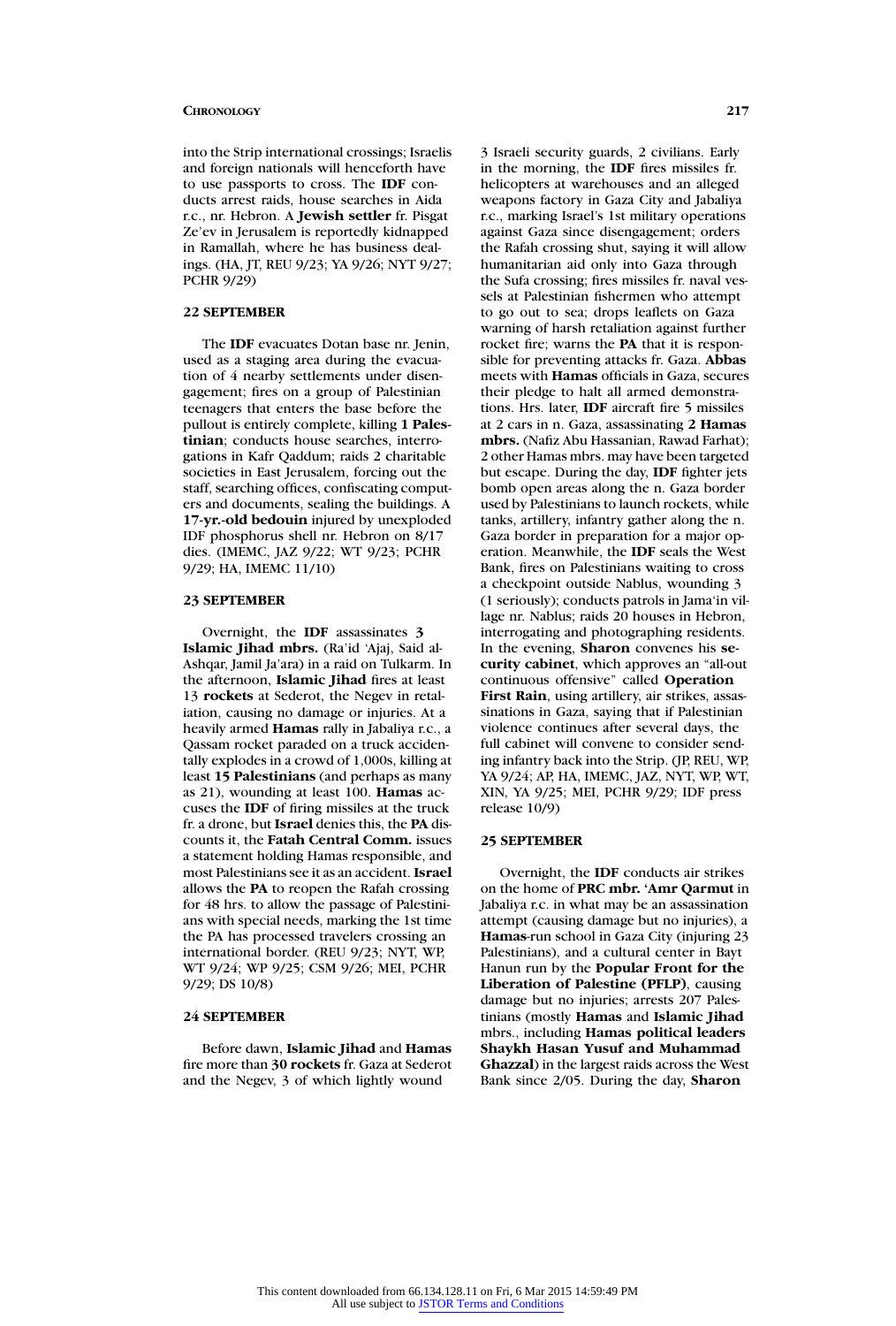says that he has given the IDF "free rein" to act against Palestinians firing rockets. The **IDF** continues to mass troops on the n. Gaza border, breaks the sound barrier over Gaza roughly every 2 hrs., fires artillery shells fr. Nahal Oz into open areas nr. Bayt Hanun as a warning to Palestinians (marking Israel's 1st shelling of Gaza since 1967); fires missiles fr. F-16s at a car s. of Gaza City, assassinating **senior Islamic Jihad leader Muhammad Shaykh Khalil**, **Islamic Jihad mbr. Nassir Barhum**, wounding 4 bystanders. In the evening, **Hamas** agrees to stop rocket attacks immediately. Later, an IDF helicopter gunship strikes 3 targets in Khan Yunis, including the homes of **senior AMB mbrs. Ziyad Abu Hayya and Mahir al-Farra** in what may be assassination attempts, causing heavy damage, injuring 17 Palestinians; the IDF says it is targeting AMB arms storage facilities. A **12-yr.-old Palestinian** wounded in the 9/23 Jabaliya explosion dies, bringing that toll to at least 16. (AFP, AP, HA, IMEMC, JAZ, WP, WT, XIN, YA 9/25; CSM, HA, IMEMC, JP, NYT, WP, WT 9/26; HA 9/27; AFP, DS, MEI, PCHR 9/29)

Today's *Independent* (9/25) reports that a new book by **2 prominent Israeli journalists, Ofer Shelah and Raviv Druker**, states that "at a conference of officers as early as May 2001, **Shaul Mofaz**, now defense minister and then chief of staff, asked for the tape to be switched off before telling them that he wanted a 'price' exacted from the Palestinians of 10 killed a day on each of the army's seven fronts." The book also reports that after 6 IDF soldiers were killed in an ambush in 3/02, "Mofaz personally ordered a revenge operation in which for the first time [*sic*—see "Overview of Israeli Military Operations," Resource File Doc. A, *JPS* 134] Palestinian police officers would be shot, whether they posed a threat or not." (*Independent* 9/25)

# **26 SEPTEMBER**

**Israel** says that Operation First Rain will continue despite **Hamas**'s 9/25 pledge to halt rocket fire and nearly 48 hrs. of Palestinian quiet. Overnight, the IDF continues major arrest sweeps across the West Bank. Before dawn, the **IDF** launches multiple missile strikes in Bayt Hanun, Gaza City, Khan Yunis against alleged weapons factories run by the **AMB**, **Hamas**, **PFLP** and in Rafah against the home of **PFLP mbr. Hisham 'Abid Rabbuh** in what may be an assassination attempt, injuring 2 Palestinians (including his wife). **Palestinians** fire 1 **mortar** fr. Gaza into Israel, causing no damage or injuries. **Jewish settlers** in Hebron attack, beat an Israeli Palestinian and Jewish film crew recording a documentary on human rights abuses by settlers. The **IDF** reports that it has found outside Ramallah the body of a **Jewish settler** reportedly kidnapped in the city on 9/21, has arrested a **Hamas** mbr. in connection. (AFP, IMEMC, NYT, YA 9/26; HA, NYT, WT 9/27; REU 9/28; MEI, PCHR 9/29)

**Sharon** narrowly survives a challenge to his party leadership by **Netanyahu** when the **Likud Central Comm.** votes down (52%–48%, with 90% of the 3,000 mbrs. voting) a measure to hold early party primaries in 11/05, 6 mos. ahead of schedule. (NYT, WP, WT 9/27)

# **27 SEPTEMBER**

Overnight, the **IDF** conducts more arrest raids across the West Bank; fires missiles fr. F-16s at the Gaza Strip, destroying a bridge in Bayt Hanun allegedly used by Palestinians firing rockets, a money changer's office linked to **Hamas**, and an office building used by **Fatah** in Khan Yunis, causing no injuries. During the day, **Palestinians** fire several **rockets** or **mortars** toward Sederot, 1 of which lands inside the city, causing no damage or injuries; soon after, an **IDF** F-16 fires a missile nr. a housing project in Bayt Hanun, causing no damage or injuries; IDF artillery shells an open area in Bayt Hanun, causing no injuries. **Mofaz** warns that **Hamas leaders Ismail Haniyya, Mahmud Zahhar** could be targeted for assassination if there are further rocket strikes fr. Gaza; says Israel will continue striking Gaza until there is "a new reality there." **Islamic Jihad** vows retaliation for the 9/25 assassination of its military cmdr. Khalil, but later, along with **Hamas** and the rest of the factions represented in the **NIHC**, reaffirms commitment to the unilateral truce agreed to by the Palestinian factions in 2/05. **PA Interior M Nasr Yusuf** gives orders for the **PA security forces** to "arrest any armed Palestinian not in uniform." (HA, NYT, REU, WT 9/27; BBC, IMEMC, NYT, PCHR, WP 9/28; PCHR 9/29; MEI 10/12)

#### **28 SEPTEMBER**

Overnight, **IDF** helicopters fire missiles at a **Fatah** office and a **PA security forces**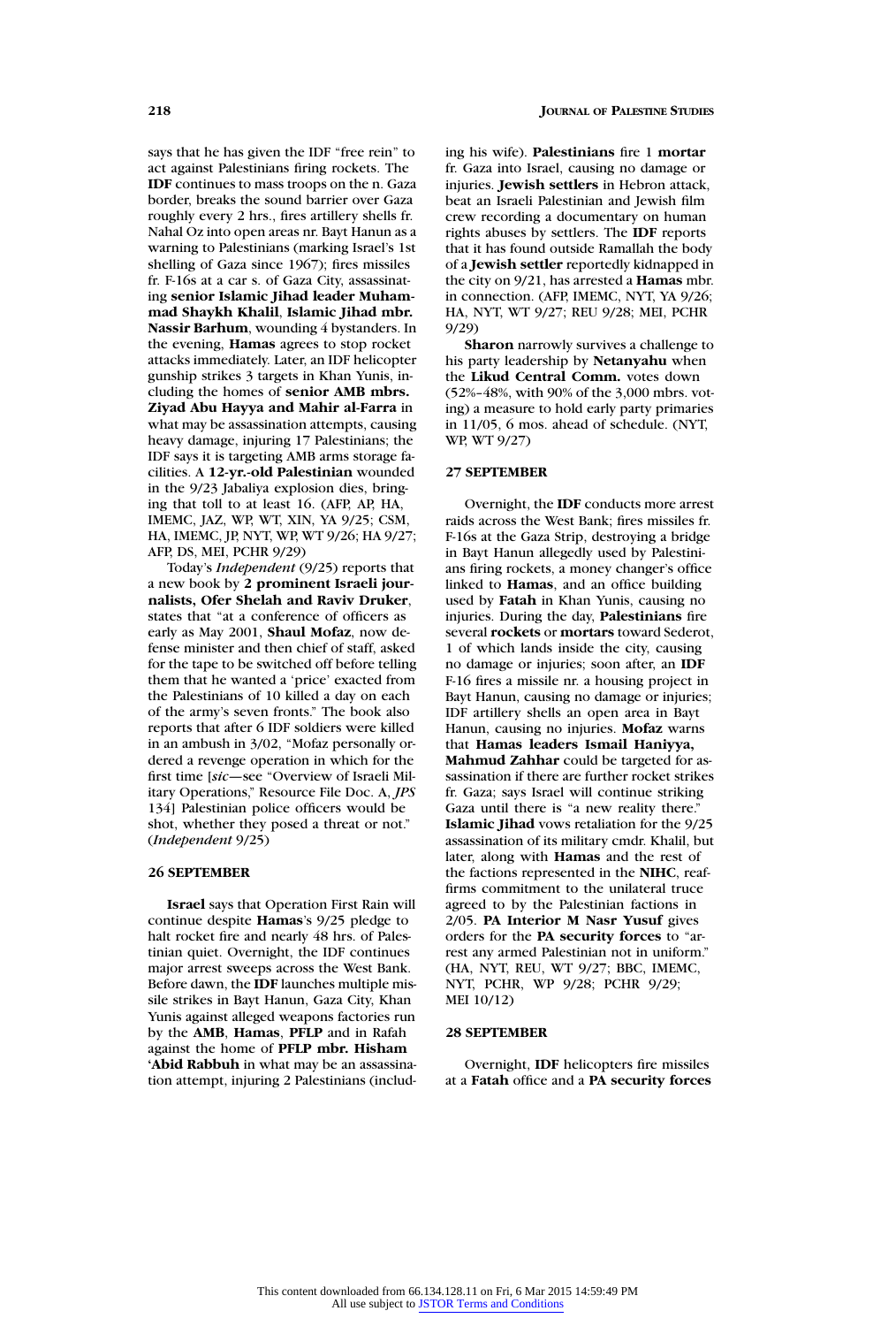building in Gaza City, a **PFLP** office in Bureij r.c., a bridge in Bayt Hanun, several open fields and empty buildings in n. Gaza; the predawn air strikes on Gaza City cut electricity. In the West Bank, the **IDF** makes coordinated raids on at least 8 Islamic charitable institutions in and around Hebron and in Bethlehem, Qalqilya, Tulkarm, sealing the offices and confiscating computers, files, and office equipment. The **IDF** says that it is prepared to bombard civilian areas of Gaza if rocket fire does not cease. The **PA** denounces **Israel** for detaining at least **30 Hamas campaign officials and 17 candidates** in upcoming municipal and legislative elections during the past wk. of arrest raids; Israel says it has detained **415 Palestinians** since 9/23, including some 250 Hamas mbrs. **Hamas** affirms responsibility for the killing of an **Israeli** kidnapped on 9/21 and found nr. Ramallah on 9/26, claims that he was a Shin Bet officer. (AFP, AP, JAZ, WP 9/28; NYT, PCHR, WP, WT 9/29; WT 10/2; PCHR 10/6; MEI 10/12)

# **29 SEPTEMBER**

Overnight, the **IDF** kills **2 Islamic Jihad mbrs.** (Nidal Khalluf, Samir al-Shalabi) in an exchange of gunfire in Burkin nr. Jenin; fatally shoots **AMB local cmdr. Samir Saadi** in an exchange of gunfire during arrest sweeps nr. Jenin; conducts arrest raids, house searches nr. Bethlehem, in Tulkarm. In light of Saadi's killing, the **AMB Jenin faction** says it will no longer observe the unilateral truce. **Palestinians** later fire 2 **mortars** at an IDF post on the Gaza border, causing no damage or injuries. During the day and into the late evening, the **IDF** raids Balata r.c., fatally shoots **2 wanted AMB mbrs.** (Ala' al-Tirawi, Jamal al-Jirmi), wounds 1 in what may be an assassination; seals Madama and Asira nr. Nablus; launches arrest raids, house searches in Bayt Furik, Dahaysha r.c. and nr. Ramallah, Tulkarm. Some **50 Jewish settlers** fr. Bayt Hadassah in Hebron, escorted by **IDF** troops, throw stones, bottles at Palestinian homes in Hebron, seriously injuring 1 Palestinian. (HA 9/29; IMEMC, NYT 9/30; NYT 10/1; PCHR 10/6)

#### **30 SEPTEMBER**

The **IDF** continues Operation First Rain, sonic booms over Gaza. In the West Bank, the **IDF** fatally shoots a stone-throwing **13-yr. old Palestinian boy** in Askar r.c. nr. Nablus; conducts arrest raids, house searches nr.

Hebron. **Jewish settlers** fr. Avraham Avino in Hebron throw stones, bottles at Palestinian homes, shops. (NYT, WT 10/1; AFP, NYT 10/2; PCHR 10/6)

#### **1 OCTOBER**

The **IDF** conducts arrest raids, house searches in Hebron, nr. Ramallah. A **Jewish settler** injures an 11-yr.-old Palestinian boy in a hit-and-run nr. Qalqilya. (IMEMC 10/1; PCHR 10/6)

### **2 OCTOBER**

The **IDF** officially "suspends" **Operation** First Rain, which began on  $9/24$ , to "see if the Palestinian Authority is willing and capable of taking advantage of the new situation." **PA security forces** clash with **Hamas** mbrs. in Gaza City, with violence spreading to Shati' r.c., leaving **1 PA police officer**, **2 Palestinian bystanders** dead, at least 50 Palestinians wounded over several hrs. in the first intra-Palestinian fighting in Gaza since the Israeli withdrawal, sparked when PA security forces allegedly tried to arrest **Muhammad Rantisi**, Hamas activist and son of assassinated Hamas leader 'Abd al- 'Aziz Rantisi; during the clashes Hamas mbrs. fire RPGs at 2 PA police stations, PA police run out of ammunition. Separately, shots are fired at the Gaza City home of **Hamas political leader Mahmud Zahhar**, causing damage but no injuries. Late in the evening, the **IDF** launches arrest raids, house searches nr. Tulkarm and in and around Bethlehem, Hebron. **Israeli border police** report that over the previous 2 days they have arrested 1,200 Palestinians in Jerusalem for failing to have travel or work permits. (AFP, IMEMC, YA 10/2; REU, UPI, WP, WT 10/3; HA, REU, WT, XIN 10/4; PCHR 10/6; DS 10/8; MEI 10/12)

The **Israeli FMin.** adopts a new "national image management" strategy to improve Israel's image abroad, "rebranding" it as "cool," "hip," "relevant and modern," by downplaying religion and "avoiding any discussion of the conflict with the Palestinians." (*Forward* 10/14)

#### **3 OCTOBER**

The **IDF** conducts arrest raids, house searches in Tamun nr. Jenin, fires on stonethrowing Palestinian youths who confront the troops, seriously wounding a 13-yr.-old boy; patrols in, fires on residential areas of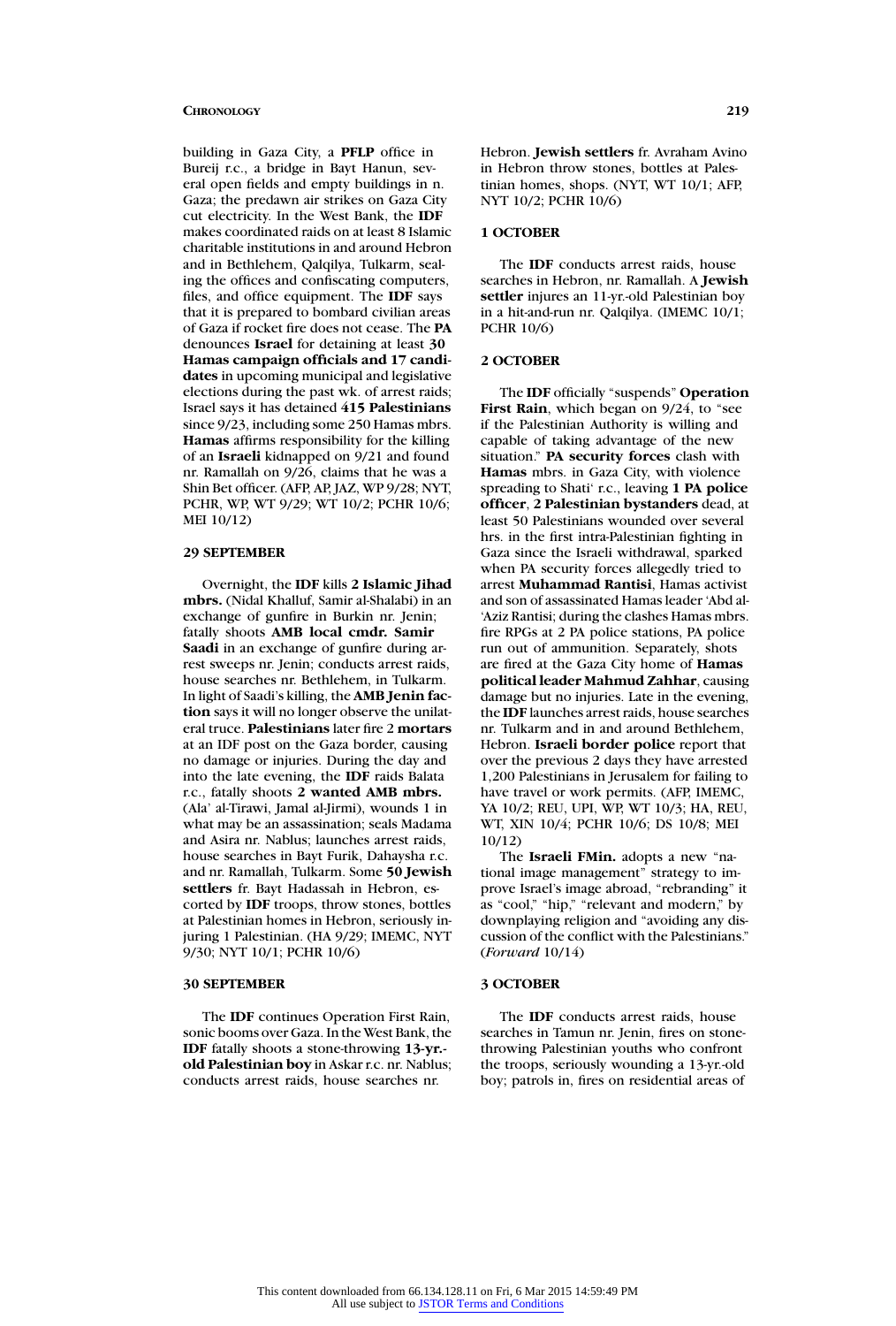Tubas, Tulkarm; later conducts arrest raids, house searches in Tubas, nr. Bethlehem; allows the **PA** to open the Rafah checkpoint for several hrs. to allow Palestinians making the hajj to leave for Saudi Arabia. **Jewish settlers** fr. Alon Shvut nr. Bethlehem uproot 210 Palestinian fruit trees in neighboring Artas. (PCHR 10/6)

# **4 OCTOBER**

The **IDF** bulldozes large areas in Abasan, inside the Gaza border s. of Kissufim crossing. A **Palestinian woman** stabs, wounds an IDF soldier at the Hawara checkpoint outside Nablus before being fatally shot. (IMEMC 10/4; NYT 10/5; NYT, PCHR 10/6; HA 10/25)

# **5 OCTOBER**

The **IDF** continues for a 2d day to bulldoze Palestinian land inside the Gaza border s. of Kissufim crossing. **Unidentified Palestinian gunmen** allegedly wearing PA police uniforms kidnap **2 Hamas mbrs.** in Shati' r.c.; in response, **Hamas mbrs.** detain, seriously beat a **PA general intelligence officer**. In the 2d such incident in 2 days, a **Palestinian** man knifes, wounds an IDF soldier at a checkpoint outside Nablus, is shot, wounded, arrested. (NYT 10/6; MEI 10/12)

### **6 OCTOBER**

The **IDF** raids al-Quds Open University campus in Hebron, holds 52 students and staff for interrogation for 3 hrs. until the **Temporary International Presence in Hebron** intervenes; raids, searches Palestinian homes nr. Nablus, Ramallah; conducts late night arrest raids, house searches in and around Ramallah, nr. Bethlehem. Also in Gaza, **1 Italian, 1 French journalist** are kidnapped, quickly released by **unidentified gunmen** who say they wanted to pressure the PA to address employment issues in the Strip. In Bayt Lahiya, suspected **militant Fatah mbrs.** shoot, wound **PA military intelligence official Bassam Azzam** (who was close to assassinated military intelligence cmdr. Musa Arafat). Later, **suspected Hamas mbrs.** kidnap, shoot, then dump seriously wounded **senior Fatah official Samir al-Juz** in Bayt Lahiya. Soon after, a previously unknown group calling itself the **Omar Bin al-Khattab Brigades (OBKB**; suspected to be made up of disaffected **PA General Intelligence officers** angry over

the 10/2 clashes) kidnaps **senior Hamas mbrs.** (Bassam Obeido, Hassan Safi, Ra'id Raz) in Bethlehem, Hebron, and Tulkarm, stating that "this is a response to Hamas's violations and disregard for law and order and their attacks on security institutions and Palestinian leaders.... This is our first response"; Hamas blames elements of **Fatah**; the **AMB** says it is not involved. (HA, IMEMC, JAZ 10/6; *Irish Examiner* 10/7; AFP, NYT 10/8; MEI 10/12; PCHR 10/13)

#### **7 OCTOBER**

The **IDF** arrests **fmr. Hamas mbr. and al-Najah University prof. Nasir Sha'ir** of Nablus, who has announced plans to run in legislative elections as an independent; conducts arrest raids, house searches nr. Hebron; fires on residential areas in Hebron. More than **200 PA police** surround, search homes in Yatta, seeking suspected arms smugglers and drug dealers, arresting 30 and confiscating illegal weapons. The **OBKB** releases Hamas mbr. **Raz** (kidnapped in Tulkarm on 10/6), who says his captors beat him but later apologized. (AP, *Irish Examiner* 10/7; AFP 10/8; PCHR 10/13)

# **8 OCTOBER**

The **IDF** allows Palestinian fishermen to resume fishing within 9 nautical mi of the Gaza coast (under the Oslo agmt., they were allowed out 20 nautical mi); erects a series of new checkpoints around Marda nr. Nablus, preventing Palestinian farmers fr. harvesting their olives; fires on a mosque nr. Hebron as evening prayers let out, wounding a 5-yr.-old Palestinian boy; conducts arrest raids, house searches in Hebron, Husan nr. Bethlehem. (IMEMC 10/8; PCHR 10/10, 10/13)

# **9 OCTOBER**

The **IDF** reopens Qarni crossing (closed 9/24) for transportation of goods btwn. Gaza and Israel (allowing around 40–50 trucks/day exporting goods fr. Gaza and 250 trucks/day importing goods fr. Israel, the West Bank); fatally shoots a **Palestinian gunman** in Nablus; fatally shoots **3 Palestinians** nr. Dayr al-Balah who attempt to sneak into Israel fr. Gaza to look for work; raids, imposes a curfew on Bayta nr. Nablus, surrounds a mosque, orders worshipers to leave; conducts arrest raids, house searches nr. Hebron and in al-'Aza r.c., al-Khadir. (IDF press release, IMEMC 10/9;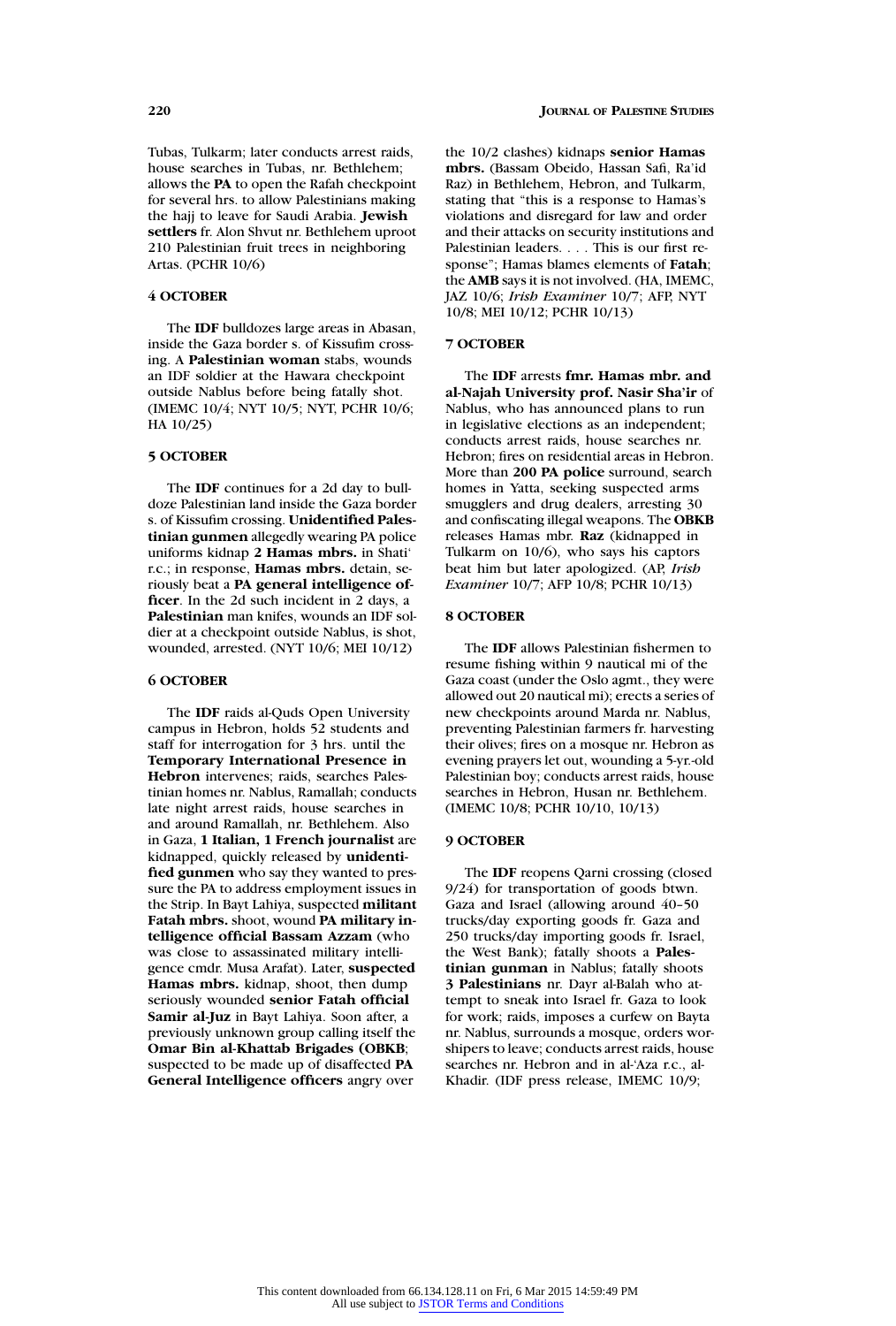NYT, PCHR, WP, XIN 10/10; PCHR 10/13, 10/20)

# **10 OCTOBER**

The **IDF** reopens the Sufa commercial crossing into Gaza; imposes a curfew on Hawara nr. Nablus, forces stores to close, and surrounds 2 mosques, barring worshipers fr. praying; conducts arrest raids, house searches in and around Jenin and in Askar r.c., Hebron, Tulkarm town and r.c.; occupies the top floor of a Palestinian home in Hebron as an observation post. **Jewish settlers** fr. Neve Daniel fence off 18 d. of Palestinian land in al-Khadir for construction of an unauthorized settlement outpost. (IMEMC 10/10; PCHR 10/13)

# **11 OCTOBER**

The **IDF** allows the **PA** to open the Rafah crossing for 48 hrs. to allow Palestinians making the hajj to leave for Saudi Arabia. **AMB mbrs.** working in the PA security forces in Tulkarm quit their security jobs in protest over the **PA**'s decision to suspend paying some of them without explanation. (AFP, XIN 10/11; PCHR 10/13; OCHA 10/31)

# **12 OCTOBER**

The **IDF** closes the Qarni crossing (reopened on 10/9); begins construction of a 6-m.-high concrete wall 15 m inside the n. Gaza border (see 9/18); conducts arrest raids in and around Hebron (targeting **Hamas**), Nablus, Yatta. **Jewish settlers** fr. Elkana beat, chase off a Palestinian family harvesting their olive trees nr. Salfit. **AMB mbrs.** briefly kidnap an **American journalists**, **British photographer** in Khan Yunis, giving no reason; **Fatah** secures their quick release unharmed. (AFP, IMEMC 10/12; IMEMC, NYT, WP, WT 10/13; PCHR 10/20; OCHA 10/31)

# **13 OCTOBER**

The **IDF** conducts arrest raids, house searches nr. Jenin, Nablus, Ramallah (also firing on residential areas). **IDF undercover units** conduct arrest raids in Surif nr. Hebron. **Palestinians** report that in the previous wk., the **IDF** had issued military orders confiscating 60 d. northwest of Nablus for creation of a buffer zone around Shavei Shomron settlement, cutting off another 100 d. from Palestinian access, and declaring the whole area a closed military zone. (PCHR 10/13, 10/20)

# **14 OCTOBER**

The **IDF** reopens the Qarni crossing (closed on  $10/12$ ); conducts late-night arrest raids in Bayt Rima nr. Ramallah; reinforces troops around East Jerusalem to check IDs of Palestinians following Friday prayers; bulldozes a hill, small area of Palestinian agricultural land nr. Hamdat settlement nr. Salfit; conducts arrest raids, house searches in Qalqilya. (IMEMC 10/14, 10/16; PCHR 10/20; OCHA 10/31)

#### **15 OCTOBER**

The **IDF** continues arrest raids, house searches in Bayt Rima, as well as in Bani Na'im and al-Dahariyya nr. Hebron; rounds up 10s of Palestinians working illegally in Jerusalem. An **IDF soldier** dies of injuries received in an AMB ambush nr. Nablus on 1/7/05. **Jewish settlers** fr. Itamar vandalize 2 Palestinian homes in Bayt Furik, fire in the air to intimidate the residents. (IDF press release, IMEMC 10/15; PCHR 10/20)

**Israel**receives a gift of 300 police dogs fr. **an unnamed U.S. Jewish organization**. The **IDF** says that the dogs will be used during raids on houses of wanted Palestinians. (XIN, YA 10/15)

# **16 OCTOBER**

What the IDF describes as an **Israeli "special police unit"** operating outside Jenin ambushes, assassinates wanted **Islamic Jihad military cmdr. Nahid Abu Ghanim**, seriously wounds a bystander. Hrs. later, the **AMB** kills **3 Jewish settlers**, wounds at least 5 in drive-by shootings outside Gush Etzion settlement nr. Bethlehem and Eli nr. Nablus; the **IDF** seals Bethlehem and Hebron, bars Palestinian traffic in those areas, says arrest raids will increase; **YESHA settlers council** calls on Sharon to close all West Bank roads to Palestinian traffic. During the day, the **IDF** also handcuffs and severely beats a Palestinian shepherd nr. Tulkarm for no apparent reason; conducts arrest raids, house searches in Kafr Qalil nr. Nablus. Late in the evening, the **IDF** launches arrest raids that continue overnight in villages around Hebron, Jenin, Ramallah, Tulkarm. An unnamed IDF spokesman confirms that the **IDF** has sent **undercover officers** who can pass as Arabs into the weekly nonviolent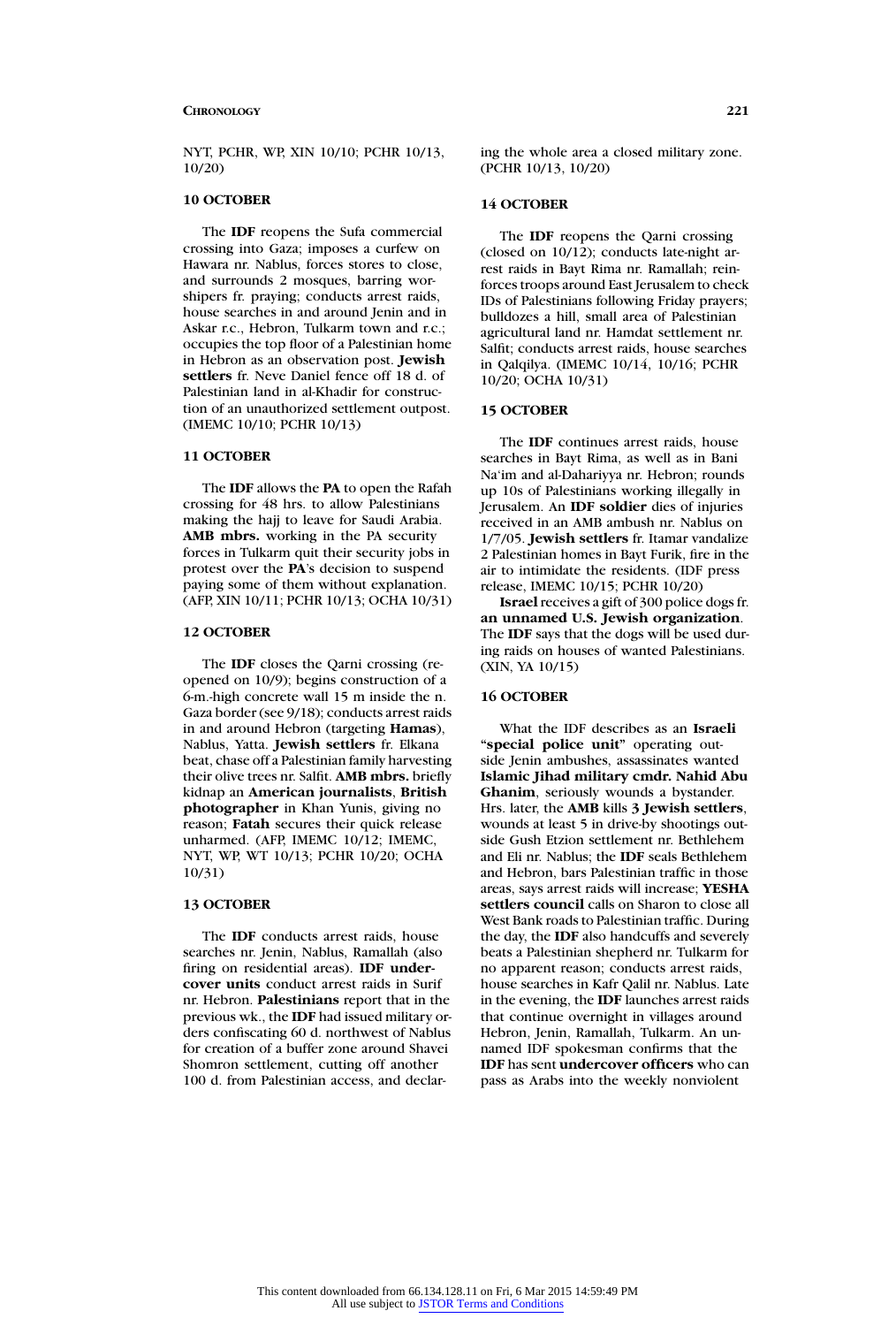demonstrations against the separation wall in Bil`in to encourage Palestinians to throw stones; troops then use force to disperse crowds. **Jewish settlers** cut down 30 Palestinian olive trees in Salim. (HA, PCHR 10/16; NYT, PM, WP, WT 10/17; CSM, HA 10/18; PCHR 10/20)

### **17 OCTOBER**

In light of the 10/16 AMB attacks, the **IDF** suspends contacts with the **PA**; closes to private Palestinian vehicles 2 stretches of the main north–south artery through the West Bank (Route 60) between Jerusalem and Ramallah and Jerusalem and Hebron; reinforces troops in the s. West Bank, encircling Hebron, Bethlehem; reimposes recently dismantled checkpoints around Bethlehem, Hebron, Ramallah. The **IDF** also closes the Qarni crossing for half a day; conducts arrest raids targeting the **AMB** in Jenin. Some **40 Jewish settlers** attack Palestinian vehicles on the Bayt Furik–Bayt Dajan road nr. Nablus. **Palestinians** east of Tubas say that the **IDF** had recently fenced off and begun bulldozing 1,000 d. of Palestinian orchards, farmland nr. Rotem for the apparent expansion of the settlement. (HA, IMEMC, JAZ, PM 10/17; HA, CSM, NYT 10/18; PCHR 10/20; OCHA 10/31)

### **18 OCTOBER**

The **IDF** seriously injures a Palestinian woman in a hit-and-run nr. Bayt Fajjar; bulldozes 24 d. of agricultural land, including 150 olive trees, in 'Azun 'Atma; conducts arrest raids, house searches in Aida r.c., Dahaysha r.c., Dura, Kharsa nr. Hebron; moves into and fires on residential areas of Bayt 'Awa nr. Hebron, then fires on stone-throwing Palestinians who confront the troops, seriously wounding a 13-yr.-old boy, moderately wounding a 12-yr.-old boy; conducts late-night patrols in Jenin, firing on residential areas. **Palestinians** throw a pipe bomb at an Israeli border police patrol s. of Jerusalem, lightly injuring 3 officers. **Jewish settlers** fr. Elon Moreh set fire to 300 d. of Palestinian olive groves in nearby Salim. A previously unknown group calling itself **Knights of the Storm** (thought to be a Fatah offshoot) claims to have kidnapped 2 Palestinian collaborators in Gaza City, saying they took action when the PA security forces failed to do so. (HA, IMEMC, PM, REU 10/18; WP, WT 10/19; PCHR 10/20)

### **19 OCTOBER**

**Israel** says it is weighing a plan to bar private Palestinian vehicles fr. using all main roads in the West Bank "to protect Israeli motorists from roadside shootings," drastically to expand the system of settler-only bypass roads and bridges to completely separate Palestinian and Israeli transportation networks within 2 yrs., and to bar all Palestinian workers' entry into Israel within 3 yrs. (see Quarterly Update for details). The **IDF** sends troops backed by tanks, armored personnel carriers into Jenin town and r.c. to conduct arrest raids, house searches; also conducts arrest raids, house searches in and around Hebron. **Jewish settlers** fr. Ma'on vandalizes Palestinian homes in Yatta. (AFP, HA, IMEMC, REU 10/19; HA, NYT, PCHR, WT 10/20; HA 10/24; PCHR 10/27)

### **20 OCTOBER**

The **IDF** tightens restrictions on Palestinian movement around Jerusalem, in Hebron citing the Sukkoth holiday; continues arrest raids, house searches in Hebron, as well as in Jaba' nr. Jenin; fires on stonethrowing Palestinians along the Jerusalem– Bethlehem road nr. Kefar Etzion, killing **1 Palestinian**. The **IDF** also ends escorts of Palestinian children in s. Hebron, citing concerns that troops could be drawn into clashes with angry **Jewish settlers** targeting Palestinians for retribution following the 10/16 drive-by shootings; the IDF began escorts about 1 yr. ago to protect the children fr. repeated attacks by Jewish settlers fr. Ma'on. **Jewish settlers** fr. Elon Moreh cut down 30 olive trees, burn another 200 in Salim in revenge for the drive-by shootings on 10/16. (HA 10/20; HA, *Independent* 10/21; PCHR 10/27)

**Abbas**, **Bush** meet in Washington but do not announce any new initiatives. In a pessimistic statement, Bush cautions that a Palestinian state might not be established by the time he leaves office in 2009. (AFP, REU 10/20; AFP, HA, JTA, NYT, WP, WT 10/21; WT 10/22; YA 10/23; JTA 10/24; DS 10/25) (see Quarterly Update for details)

#### **21 OCTOBER**

An **AMB gunman** fires on, damages an **IDF** jeep in Tulkarm, is killed by return fire. The **IDF** fires on stone-throwing Palestinians outside Surif; conduct late-night arrest raids, house searches in Hebron and nr. Nablus,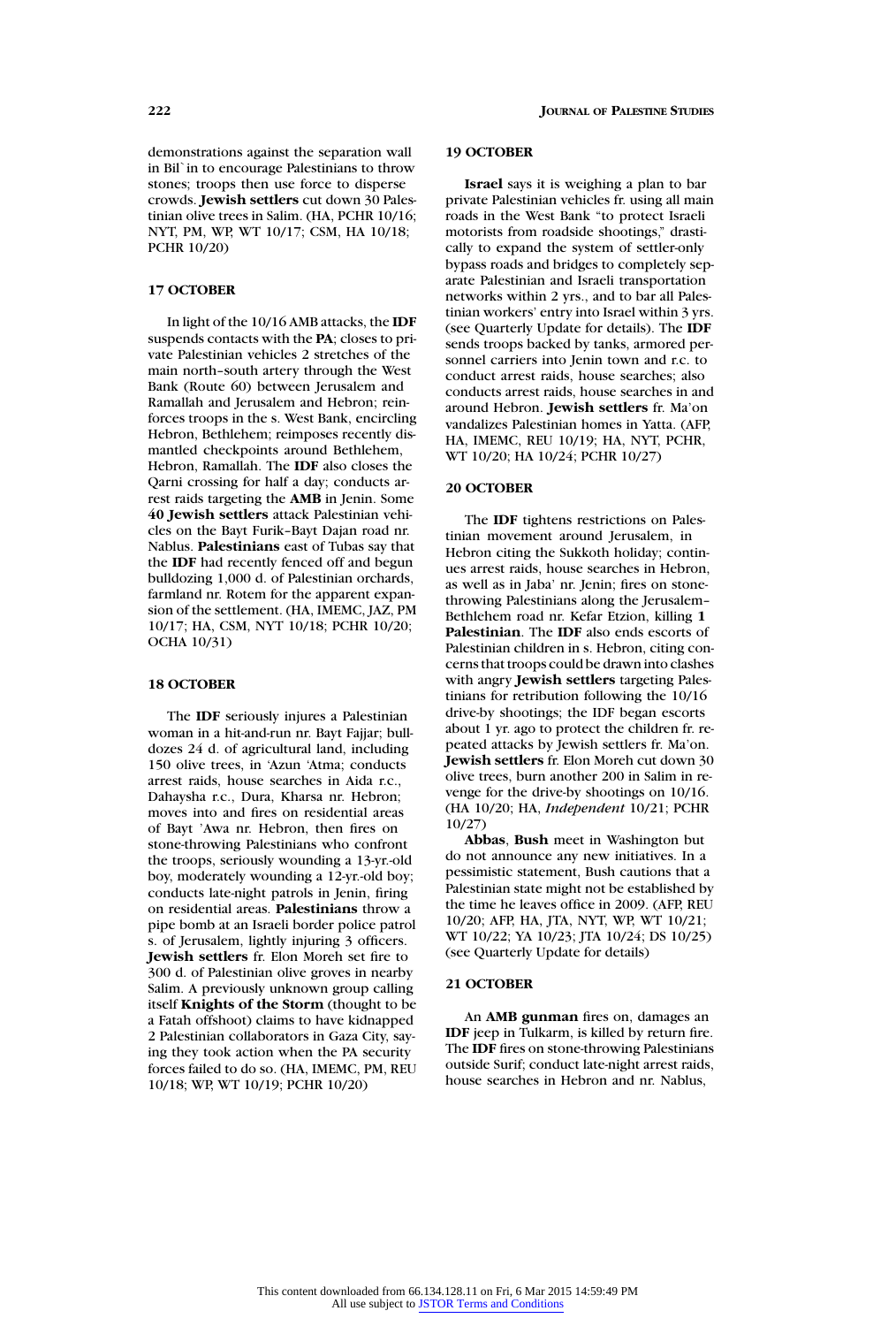Ramallah. **Jewish settlers** fr. Elon Moreh cut down another 200 olive trees in Salim (see 10/20). (HA 10/21; HA, NYT, WP 10/22; PCHR 10/27)

#### **22 OCTOBER**

The **IDF** fatally shoots an unarmed **Palestinian**, arrests a 2d; both were thought to be planting a roadside bomb nr. Ramallah; acknowledges the error. Citing retaliation for the death of an AMB mbr. on 10/21, **AMB gunmen** fire on an IDF patrol in Jenin, injuring 2 soldiers. The **IDF** reinforces roadblocks around Nablus, Qalqilya; conducts late-night arrest raids, house searches in and nr. Tulkarm and nr. Hebron, Ramallah. **Jewish settlers** fr. Beit Hadasah attack 10s of Palestinian girls on their way to school; the **IDF** observes but does not intervene (see 10/20). (IMEMC 10/22; HA 10/23; PCHR 10/27)

#### **23 OCTOBER**

The **IDF** erects 2 observation towers, a military post on the Gaza border east of Khan Yunis nr. Khuza' (cf. 9/8, 10/4); allows the **PA** to open the Rafah crossing for 48 hrs. to allow Palestinians making the hajj to leave for Saudi Arabia; conducts wide-scale arrest raids and house searches in Bayt Furik, Hebron, Ramallah, Tulkarm (also imposing a curfew). The **IDF** reportedly has recently started using a nonlethal crowd dispersal method, firing tightly packed mini bean bags at protesters demonstrating against the separation wall in Bil'in. (AFP 10/23; HA, PCHR 10/27; OCHA 10/31)

# **24 OCTOBER**

Overnight, the **IDF** raids, imposes a curfew on Nur al-Shams r.c. and Tulkarm, fatally shoots **Islamic Jihad West Bank military cmdr. Luay Saadi, Islamic Jihad mbr. Majid Askar** in an apparent assassination; hrs. later, **Islamic Jihad** fires 5 **rockets** fr. Gaza into s. Israel, causing no damage or injuries. The **IDF** responds with air and artillery strikes on open areas used for rocket launches in n. Gaza, causing no injuries; shelling fr. naval vessels at PA security forces sites in n. Gaza, causing no damage or injuries; ongoing mock air raids over Gaza, breaking the sound barrier to harass the population; closure of the Erez, Qarni crossings. During the day, the **IDF** also demolishes 2 stores nr. Jenin, claiming that they "could

be used" to manufacture explosives; conducts arrest raids, house searches around Hebron for a 3d night, as well as nr. Jenin. A **Palestinian gunman** fires on an IDF post nr. Halamish settlement nr. Ramallah, causing no damage or injuries; the **IDF** returns heavy fire, killing a Palestinian bystander standing outside his home in neighboring Nabi Salih. (NYT, WP, WT 10/25; HA 10/25; PCHR 10/27)

# **25 OCTOBER**

The **IDF** carries out predawn air strikes on an **AMB** building in n. Gaza (severe damage, no injuries), on an **Islamic Jihad** cultural center in Rafah (damaging the building and 2 nearby houses, injuring 5 bystanders). During the day, the **IDF** launches an air strike on an open area of n. Gaza used for launching rockets (no injuries); conducts arrest raids, house searches nr. Nablus. **10,000s of Palestinians** attend the funeral for Islamic Jihad's **Saadi** (assassinated on 10/24) in Tulkarm. The **Knights of the Storm** release 2 alleged collaborators it kidnapped in Gaza City on 10/18, shooting each in the leg. Late in the evening, **IDF** fires 12 artillery shells at open areas of n. Gaza (no injuries); declares the al-Masriyin areas of Bayt Hanun a closed military zone, warning Palestinians there not to leave their homes for several hrs.; conducts arrest raids, house searches in and around Bethlehem, Hebron. **Jewish settlers** throw stones at Palestinian cars on the Ramallah–Nablus road. (HA, REU, WP 10/25; NYT, WP 10/26; PCHR 10/27)

#### **26 OCTOBER**

Early in the morning, **Palestinians** fire 2 **rockets** fr. Bayt Hanun into Israel, causing no damage or injuries; **IDF** artillery responds, shelling a road and an open field n. Gaza where Palestinians have launched rockets, causing no injuries. Despite the exchange, the **IDF** partially reopens the Erez and Qarni crossings. In the afternoon, an **Islamic Jihad suicide bomber** retaliating for the 10/24 Saadi assassination detonates a bomb in an open-air market in Hadera, killing **5 Israelis**, wounding 6 seriously, 14 moderately. **Palestinians** also fire another **rocket** at the Negev (no damage or injuries), a **mortar** at an IDF post on the s. Gaza border (no damage or injuries). **Israel** immediately cancels a planned mtg. btwn. Israeli, PA cabinet mbrs.; **Sharon** says he will not meet with **Abbas** until he takes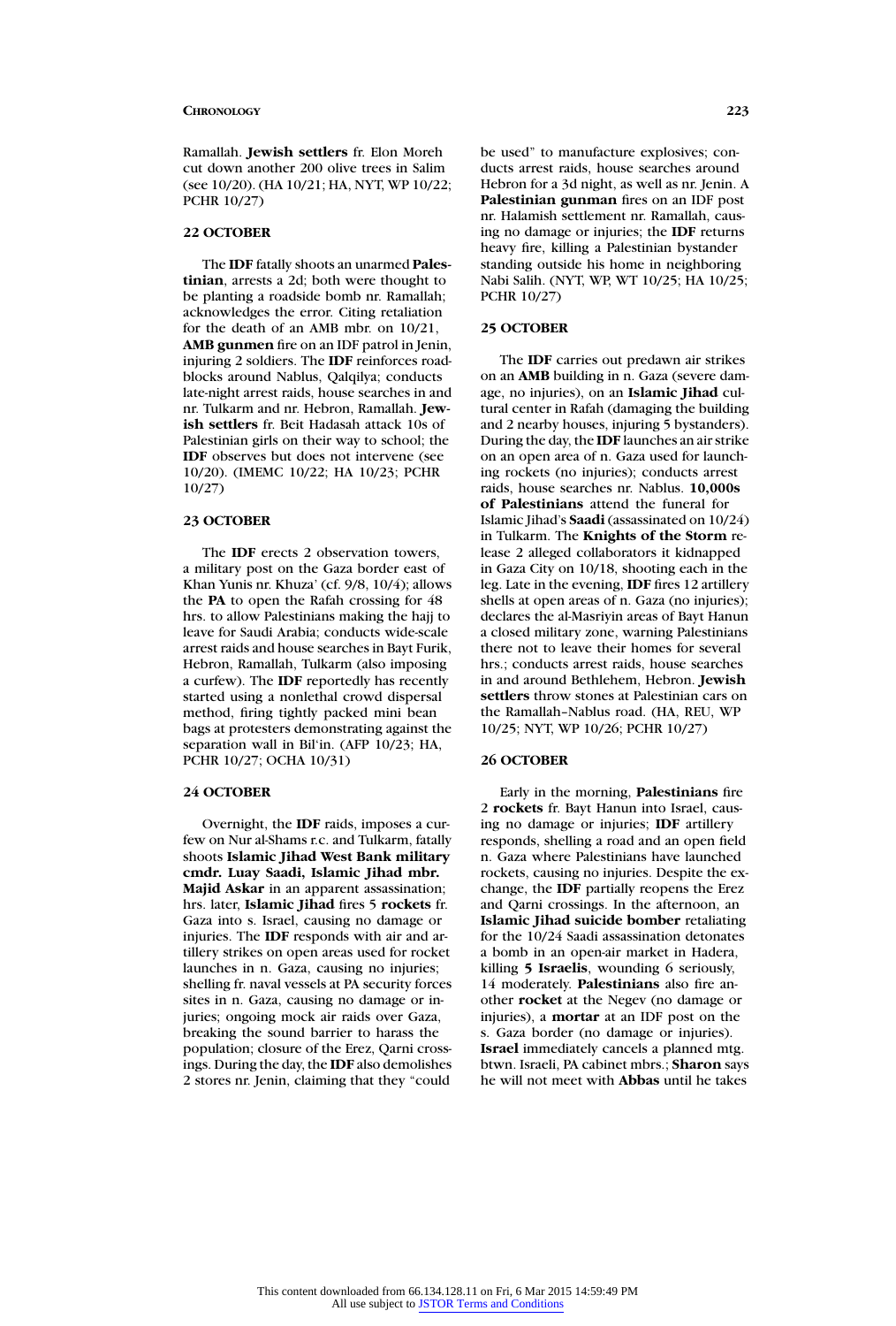"serious action" against militants. Late in the evening, the **Israeli cabinet** approves **Operation Starting All Over Again**—a "broad and nonstop" offensive (including assassinations) against "terrorism" in the West Bank and Gaza that will continue until "terrorism" ends; says there are no plans for a ground offensive into Gaza at present, but restrictions on Palestinian movement across the West Bank will be tightened, diplomatic offensives will be raised to pressure **Syria** over its hosting of Islamic Jihad in Damascus. Meanwhile, **right-wing Jewish settler youths** occupy abandoned buildings nr. Elon Moreh, Keddumim settlements and site on Worshippers Way in Hebron, declaring new unauthorized outposts. (HA, WP, YA 10/26; HA, NYT, PCHR, WP, WT, YA 10/27; HA 10/28; IMEMC 10/31; PCHR 11/10)

### **27 OCTOBER**

By morning, the **IDF** imposes a general curfew across the West Bank, sealing all Palestinian-controlled areas (including the northern villages of Alar, Qabatya, Sa'ida, al-Til, Yabad, which are considered **Islamic Jihad** strongholds), cutting off the n. West Bank from the rest of the West Bank, barring all Palestinian private vehicles in the n. West Bank; recommends that Palestinians leave the n. Gaza border area nr. Bayt Hanun; reshuts the Erez, Qarni crossings (opened 10/26). Overnight **IDF** air strikes on suspected rocket launching sites in n. Gaza damage a bridge but cause no injuries. During the day, the **IDF** continues mock air raids, sonic booms over Gaza; sends 35 jeeps, Apache helicopters into Jenin to arrest **local Islamic Jihad leader 'Abd al-Halim Izzeddin** (a leading moderate in the group), 3 other Islamic Jihad mbrs.; also arrests the father of the 10/26 bomber, 13 suspected Islamic Jihad mbrs. in raids across the n. West Bank in connection with the Hadera bombing; 3 Hamas mbrs. are also arrested. In addition, the **IDF** clashes with more than **150 radical settler youths** while evacuating **5 unauthorized settlement outposts** nr. Efrat, Elon Moreh, Keddumim, Kiryat Arba, Worshippers Way in Hebron, leaving 1 IDF soldier hospitalized. **Jewish settlers** fr. Kiryat Arba harass Palestinians in Hebron. In the evening, the **IDF** assassinates **Islamic Jihad n. Gaza cmdr. Shadi Muhanna**, **Muhanna deputy Muhammad Qandil**, **5 others** (including at least 3 bystanders), wounding 19 in an air strike on Muhanna's car as he drives in Jabaliya r.c. just as evening prayers let out; also conducts several F-16 air strikes on open areas in n. Gaza (in 1 instance possibly targeting Abu Rish Brigades and Hamas positions in the area, but causing no injuries); conducts patrols, arrest raids, house searches in Dura, Jenin town and r.c., and nearby Kefar Rai. (AP, HA, YA 10/27; CSM, HA, JT, NYT, PCHR, WP, WT 10/28; NYT 10/29; PCHR 11/10)

# **28 OCTOBER**

Overnight, the **IDF** deploys an artillery battery outside the s. Gaza Strip (since Operation First Rain, artillery has been positioned in Nahal Oz, outside the n. Gaza); begins massing troops in the Gaza border in case the Israeli cabinet calls for ground operations; conducts arrest raids, house searches in the n. West Bank targeting mostly **Islamic Jihad** mbrs. During the day, the **IDF** begins erecting a massive new checkpoint (the Zaatara checkpoint) s. of Nablus at Tapuach Junction that will sever the Nablus and Jenin districts from the rest of the West Bank, creating a northern West Bank canton; the crossing, which is similar to the Qalandia checkpoint that Israel has said will be treated as an international crossing, was approved by the **IDF Central Command** 9 mos. ago and should begin operation in 2 mos. An **IDF** drone fires on a car in n. Gaza that launched **rockets** toward Sederot (causing no damage), killing **AMB mbr. Majid Nattat**. Soon after, Palestinians fire another 2 **rockets** and a **mortar** toward Sederot, and the **IDF** carries out 2 air strikes on 2 roads leading to Bayt Lahiya; no injuries are reported in the exchange. Later, the **IDF** carries out another 3 air strikes on n. Gaza, causing no reported injuries; fires stun grenades to disperse **Palestinians** hoping to cross the al-Ram checkpoint into Jerusalem to mark the final Friday of Ramadan at al-Aqsa mosque. Late in the evening, the **IDF** launches F-16 air strikes on uninhabited areas of n. Gaza; patrols, shoots out street lights in Nablus; conducts arrest raids, house searches in Hebron. **Palestinians** then fire an **antitank rocket** at the Erez crossing, causing no damage or injuries. Meanwhile, **10,000s of Palestinians** attend the Gaza funerals of the 7 Palestinians killed in the 10/28 Muhanna assassination; **AMB**, **Hamas**, **Islamic Jihad** hold massive armed marches, firing automatic weapons in the air in violation of their agmt. with the **PA** not to carry or use weapons in public. **Jewish settlers** fr. Kiryat Arba, escorted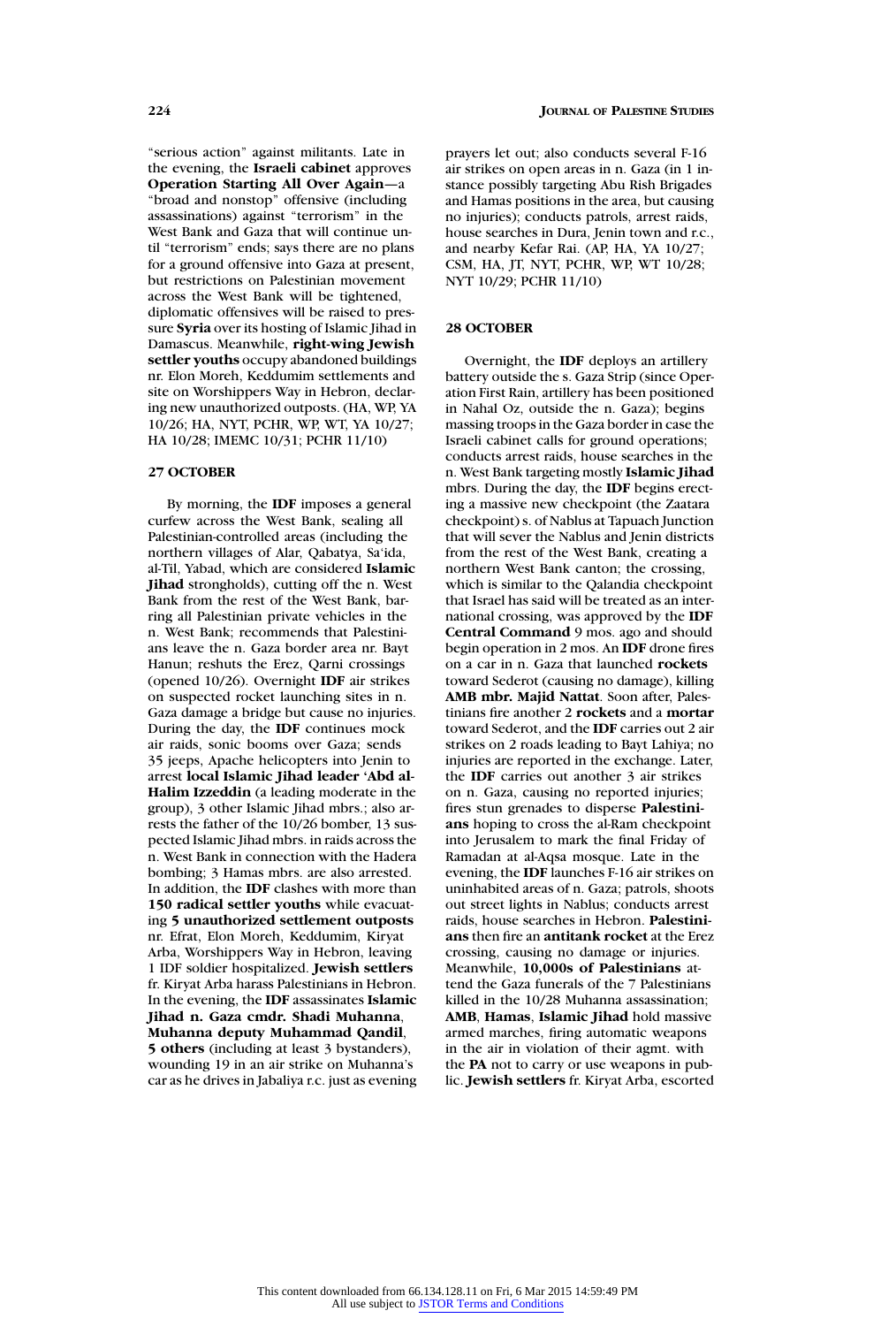by IDF soldiers, severely beat 2 Palestinians in Hebron. Separately, **Jewish settlers** fr. Kiryat Arba vandalize several Palestinian homes in Hebron. **Jewish settlers** fr. Ramat Yishai violently beat 2 Palestinian teenagers in Hebron; the IDF intervenes and detains 1 Palestinian. **Mofaz** orders the eviction of **15 Jewish settler families** living in the unauthorized enclave of Amona in Hebron. (AP, CSM, HA, IDF Radio, IMEMC, REU, YA 10/28; NYT, WP, WT 10/29; HA, IMEMC 10/30; OCHA 10/31; PCHR 11/10)

# **29 OCTOBER**

As **Operation Starting All Over Again** continues, **IDF** warplanes launch 12 more air strikes on Gaza, cutting electricity to 1,000s of Palestinian homes, causing serious damage but no injuries; continue conducting sonic booms over the Strip roughly every 20 mins. almost around the clock. The **IDF** also drops leaflets on Gaza warning of more air strikes until there is a "total cessation of terror attacks"; responds to Palestinians firing a **rocket** at Sederot (no damage or injuries) with artillery fire on the launch site in n. Gaza, causing no injuries. In the West Bank, the **IDF** conducts arrest raids, house searches and fires on residential areas in and around Balata r.c., Nablus; Palestinians set fire to 1 IDF vehicle in Nablus during the operation. The **IDF** also fires on stonethrowing Palestinians in Dura, wounding 8. **Jewish settlers** fr. Kiryat Arba rampage through Palestinian areas of Hebron, damaging 10s of houses, seriously injuring 1 Palestinian. **Jewish settlers** fr. Carmiel, rampage through Yatta village, damaging 10s of Palestinian homes and 1 car. In Ramallah, **PA police** break up a protest in front of the PA headquarters by **Birzeit University students** demanding the release of **jailed student leader of the Islamic movement at Birzeit, Ala' Barahma**; several students are injured. (ABC News, YA 10/29; AFP, HA, IMEMC, WT, YA 10/30; IMEMC, OCHA 10/31; PCHR 11/10)

#### **30 OCTOBER**

**Islamic Jihad** announces that it will halt all rocket attacks fr. n. Gaza if Israel pledges to cease targeting its mbrs. Hrs. later, the **IDF** raids a house in Qabatya, assassinating **Islamic Jihad mbrs. Jihad Zakarna and Arshad Abu Zayd**, also wounding at least 7 bystanders; **Islamic Jihad** retaliates by firing at least 2 **rockets** fr. Gaza into Israel,

causing no damage or injuries. The **IDF** also sets up 2 new artillery positions outside n. and s. Gaza to deter rocket fire; opens the Rafah checkpoint for several hrs. to allow Palestinians making the hajj to leave for Saudi Arabia. **Shin Bet** reports that it has detained 3 **PRC** "rocket engineers" in the Negev on their way fr. Gaza to the West Bank. In Ramallah, **PA police** fire in the air to disperse **60 Islamic Jihad mbrs.** protesting outside Abbas's residence against the PA's arrest of 4 fellow mbrs. earlier in the wk. **Jewish settlers** fr. Elon Moreh severely beat a 73-yr.-old Palestinian man walking nr. the settlement. (AFP, HA, IMEMC, XIN, YA 10/30; HA, NYT, WP 10/31; PCHR 11/10)

#### **31 OCTOBER**

Overnight, the **IDF** conducts arrest raids, house searches in and around Hebron, Jenin town and r.c., Tulkarm and nr. Qalqilya. During the day, the **IDF** reopens the Qarni crossing. Late in the evening, **IDF** artillery fires 6 shells at open areas nr. Khuza' e. of Khan Yunis, causing no injuries; resumes arrest raids, house searches nr. Hebron, in and around Jenin town and r.c. **Birzeit University students** suspend all classes, demanding the resignation of PA Interior M **Yusuf** over the conduct of the PA police on 10/29, the release of jailed student leader **Barahma**. (OCHA 10/31; PCHR 11/10)

#### **1 NOVEMBER**

The **IDF** assassinates **AMB military cmdr. Hassan Madhun**, **Hamas military cmdr. Fawzi Abu Qara'** in air strikes on their car in Gaza's Jabaliya r.c., wounding 10 bystanders; bans **foreign journalists** fr. entering Gaza; fires on stone-throwing Palestinians in Bil'in; sends 40 tanks supported by helicopters into Jenin town and r.c. to conduct arrest raids and house searches, clashing with Palestinian gunmen, leaving 3 Palestinian bystanders, 1 IDF soldier wounded; conducts major arrest raids in Husan, arresting 10 Palestinian boys ages 16–17; severely beats a West Bank Palestinian in Jerusalem during an ID check. (AFP, *Guardian*, HA, IMEMC 11/1; HA, NYT, WP, WT 11/2; PCHR 11/10)

### **2 NOVEMBER**

**IDF** troops supported by helicopters continue arrest raids, house searches in villages around Jenin. Late in the evening, the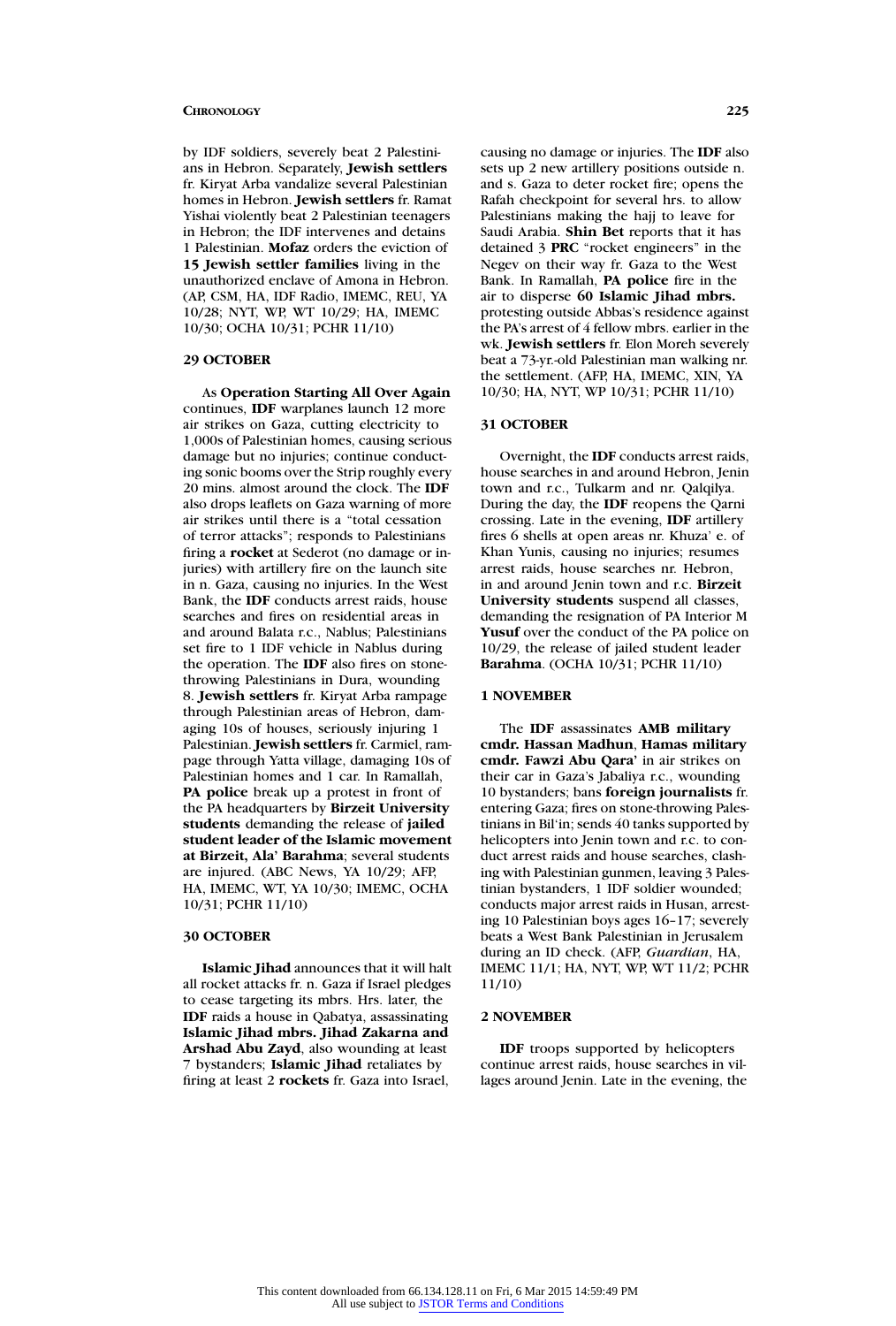**IDF** launches additional raids in al-Fara'a r.c., villages nr. Bethlehem. An **IDF soldier** wounded in Jenin on 11/1 dies. **Hamas** says that in light of the 11/1 Abu Qara assassination, it will not renew the unilateral truce with **Israel** when it expires at the end of 2005. (HA, JTA, REU, YA 11/2; WP 11/3; PCHR 11/10)

# **3 NOVEMBER**

The **IDF** sends 30 jeeps, 2 helicopters into Jenin to arrest wanted **Islamic Jihad** leader Hussam Jaradat, sparking armed clashes in which Jaradat is wounded and youths throw stones; during the exchange soldiers shoot in the head a 12-yr.-old boy carrying a toy gun, seriously wounding him, evacuate him to Haifa for treatment. During the operation, soldiers assault a **Palestinian press team** covering the incident, confiscate their camera. The **IDF** also conducts arrest raids, house searches in villages around Jenin, in Nablus. **Palestinians** fire a **mortar** fr. Gaza into Israel, lightly wounding an IDF soldier; the **IDF** artillery fires on n. Gaza in response, causing no injuries. Later, **Palestinians** fire more **mortars**, lightly injuring 5 Israelis; IDF artillery, helicopters fire on n. Gaza again, causing no injuries. A **Palestinian** bystander wounded in the 10/30 assassination of 2 Islamic Jihad mbrs. dies. (HA 11/3; AFP, NYT 11/4; PCHR 11/10)

# **4 NOVEMBER**

The **IDF** continues arrest raids, house searches in villages around Jenin into the predawn hours; for no apparent reason fires 5 artillery shells at Palestinian homes and fields e. of Khan Yunis, causing damage but no injuries; detains, beats, releases after 6 hrs. an **al-Jazeera cameraman** filming a nonviolent Palestinian demonstration against the separation wall in Bil'in. An **Israel**i comm. responsible for preserving historic sites approves the demolition of the Shepherd Hotel in East Jerusalem (owned by Mufti of Jerusalem Hajj Amin al-Husayni before being converted into a hotel in 1945) to make way for construction of 70 Jewish settlement housing units that would link up different Jewish districts of Jerusalem; the hotel was acquired by **Jewish-American millionaire Irving Moscowitz** in 1985. (AFP, Committee to Protect Journalists press release, IMEMC, *Middle East Times*, Reporters Without Borers press release 11/4; PCHR 11/10)

### **5 NOVEMBER**

The **IDF** conducts arrest raids, house searches in Qabatya, fires on stone-throwing youths who confront the troops, seriously wounding 6 boys ages 14–19; also conducts arrest raids, house searches in Dahaysha r.c., nr. Hebron. **Palestinians** fire 2 **rockets** at an IDF post at Erez crossing on the Gaza border, causing no damage or injuries. A **12-yr.-old Palestinian boy** shot in the head by the IDF on 11/3 dies of his injuries. (IMEMC, XIN 11/5; NYT, WP 11/6; PM 11/7)

# **6 NOVEMBER**

The **IDF** conducts arrest raids in al-Til, Tubas and nr. Hebron, Qalqilya; begins work on a new section of the **separation wall** southwest of Hebron. **10 armed Jewish settlers** fr. Hebron storm a Palestinian law office in the city, search and set fire to files, causing serious damage. (IMEMC 11/6; PCHR 11/10)

# **7 NOVEMBER**

The **IDF** allows the **PA** to open the Rafah crossing for 4 hrs. to allow humanitarian cases to cross; demolishes a **Palestinian home** in Anata, East Jerusalem for having been built without a permit. Late in the evening, the **IDF** launches major arrest raids, house searches in Qabatya, occupying 13 Palestinian homes as observation posts; also conducts arrest raids, house searches nr. Tulkarm and in Balata r.c., Dura, Hebron, al-Til, Jenin town and camp, neighboring Marka. **Jewish settlers** fr. Harsina nr. Hebron uproot 40 Palestinian olive trees. A mentally handicapped **Palestinian** wounded by IDF gunfire nr. al-Mahatin checkpoint nr. Khan Yunis on 9/9 dies. (PCHR 11/10; al-Awda news 11/12)

#### **8 NOVEMBER**

Overnight, **Palestinian gunmen** exchange fire with an **IDF undercover unit** that attempts to enter Jenin; no injuries are reported, the undercover unit apparently retreats. During the day, the **IDF** shoots, wounds an **Islamic Jihad** mbr. as he drives outside Nablus when he allegedly evades a checkpoint; fires on a group of Palestinian youths allegedly planting a roadside bomb outside Nablus, killing a **15-yr.-old Palestinian**, wounding 3; fires on residential areas of al-Zawiyya nr. Jenin; shoots, wounds a mentally handicapped Palestinian who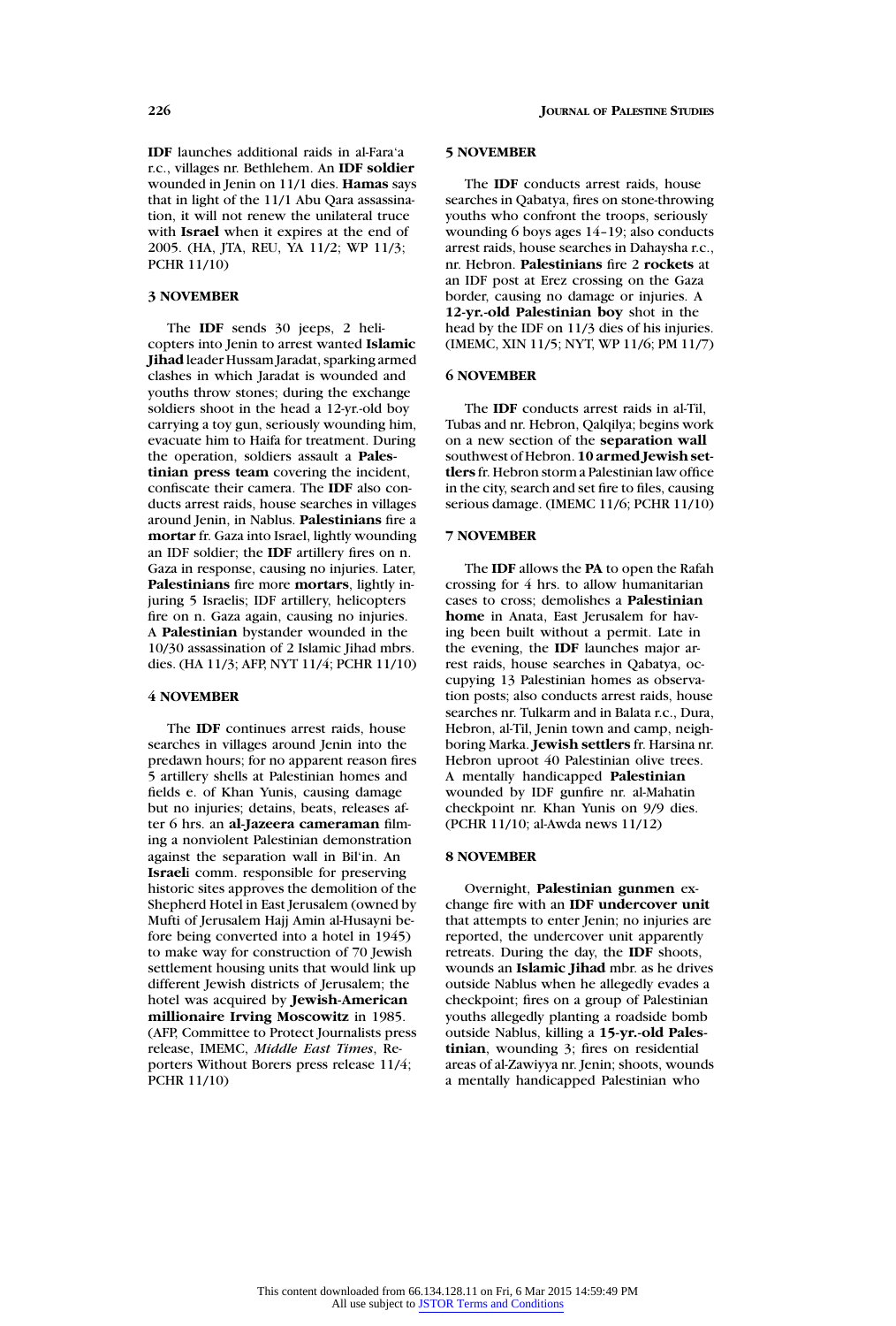ignores orders to halt nr. a checkpoint outside Qalqilya; conducts arrest raids, house searches nr. Ramallah. (HA, IMEMC 11/8; NYT 11/9; PCHR 11/10)

#### **9 NOVEMBER**

The **IDF** fatally shoots a Palestinian, wounds a 2d inside Gaza, alleging they were planting a roadside bomb nr. the Qarni crossing; fatally shoots a **Palestinian** in 'Issawiyya who allegedly attempts to run down a solider with his car. Late in the evening, the **IDF** launches arrest raids, house searches in Aida r.c. and nr. Bethlehem, Nablus, Qalqilya, Tulkarm; fires on residential areas of Jenin r.c. **Israeli border police** arrest 76 Palestinians, 3 Jordanians in a crackdown on illegal workers entering Jerusalem. **Jewish settlers** throw stones at Palestinian vehicles outside Qalqilya. (IMEMC 11/9; IMEMC, PCHR 11/10; PCHR 11/17)

#### **10 NOVEMBER**

The **IDF** conducts arrest raids in villages around Hebron; patrols in Qabatya, temporarily occupying a Palestinian home as an observation post; begins construction of a new segment of the **separation wall** in East Jerusalem nr. Azariyya; bulldozes land in Kafr Haris nr. Nablus for an observation tower. (IMEMC 11/10; PCHR 11/17)

Vice PM **Peres** loses the Labor party primaries to **Histadrut labor union leader Amir Peretz**, who ran on the promise to end Labor's participation in a coalition government with Likud (to protest Likud's cuts to economic spending and increased privatization) and to push for early elections if he won. (BBC, NYT, WP, WT 11/10; HA, WP, WT, YA 11/11; CSM, HA, JTA 11/14)

# **11 NOVEMBER**

The **IDF** sends troops into, fires on residential areas of Bayta nr. Nablus; patrols, conducts random security checks of Palestinians in Aida r.c. **Armed Jewish settlers** fr. Hebron seize and fence off 160 d. of Palestinian land outside Carmiel settlement for a new unauthorized outpost. **Palestinians** fire a **rocket** toward Sederot, causing no damage or injuries; throw Molotov cocktails at a house in Pisgat Ze'ev, causing moderate damage but no injuries. **Residents of Dayr al-Balah** in central Gaza issue a statement calling on **Hamas** to halt rocket fire on Israel fr. their vicinity after a rocket damaged

a Palestinian home earlier in the wk., urge the **PA security forces** to halt lawlessness in Gaza. (IMEMC 11/11; PCHR 11/17)

### **12 NOVEMBER**

The **IDF** fires on 2 Palestinians nr. the Gaza border fence, killing **1 Palestinian**, while the other flees (the IDF says they were laying a roadside bomb, Palestinian sources say they were attempting to enter Israel to find work); fires on a Palestinian fishing boat that strays out of Palestinian waters off Gaza, seriously wounding 1 Palestinian; raids, seals Waqf offices in Bethlehem, interrogates the employees; conducts arrest raids in Bil`in, Dayr Ishtiyya nr. Nablus, Zabbuba nr. Jenin. **Jewish settlers** fr. Beit Hadasah attack an Israeli peace group on a solidarity visit to Palestinians in Hebron. **Jewish settlers** raid Palestinian olive groves nr. Qalqilya, pick and steal the olives. (IMEMC 11/12; HA 11/13; PCHR 11/17)

# **13 NOVEMBER**

The **IDF** fires on 3 Palestinians nr. Jenin who were allegedly armed, approaching an IDF post; the 3 flee and are chased by IDF soldiers, who track down and fatally shoot 1 of the men, **AMB mbr. Shuju'a Balawi**, and wound the other, finding them unarmed. The **IDF** also eases restrictions on West Bank Palestinian workers' entry to Israel, issuing 8,000 entry permits, and allowing 1,700 West Bank employees of international organizations to enter Israel and Gaza; sends troops supported by helicopters into Jenin to raid a **Hamas** office, arresting 2 Palestinians, including a local Hamas spokesman; tightens restrictions on Palestinian movement around Jerusalem. Late in the evening, the **IDF** sends troops back into Jenin town and r.c., Qabatya (to patrol streets); conducts arrest raids, house searches in Tulkarm town and r.c. **Palestinians** fire a **mortar** at an IDF post at Gaza's Qarni crossing, causing no damage or injuries; **IDF** artillery shells open areas of n. Gaza in response, causing no injuries. **Jewish settlers** fr. Kiryat Arba vandalize 2 Palestinian homes in Hebron, lightly injuring a 3-yr.-old Palestinian boy. (AFP, HA, IMEMC 11/13; HA, NYT, YA 11/14; PCHR 11/17)

# **14 NOVEMBER**

Overnight, the **IDF** launches a major raid on Nablus, surrounding and searching houses, assassinating **senior Hamas**